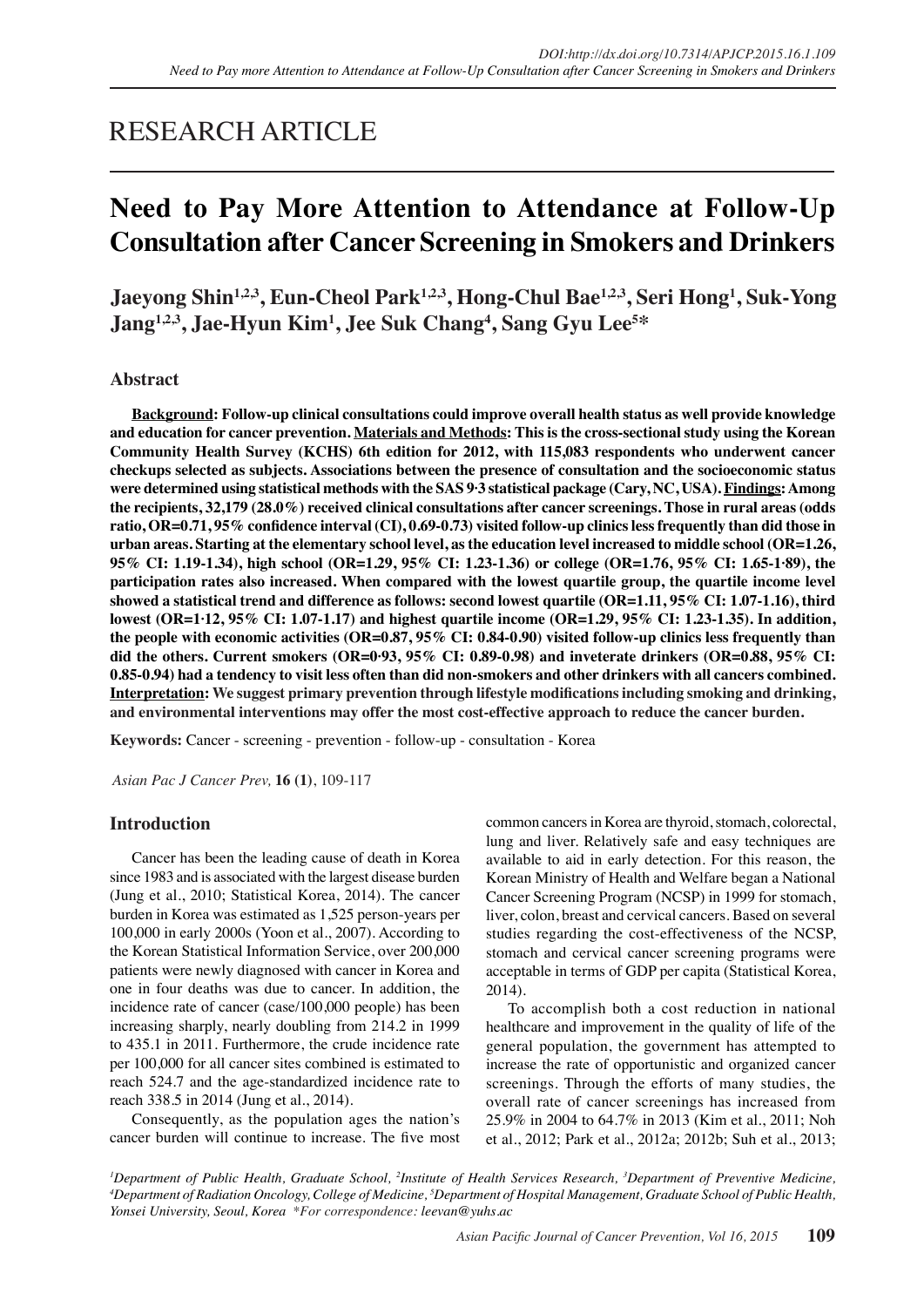#### *Jaeyong Shin et al*

Statistical Korea, 2014).

Although the main purpose for the checkups is early cancer detection, they can also provide many additional health benefits and suggestions for lifestyle modifications. For example, the cancer screening program includes regular blood tests and physical examinations. Accordingly, the follow-up consultations could improve overall health status and provide knowledge and education for cancer prevention and treatment (Cho et al., 2013). Thus, we analyzed the factors associated with clinical consultations following cancer screenings and introduced solutions to increase the follow-up rate.

#### **Materials and Methods**

Data from the Korean Community Health Survey (KCHS: Korea Centers for Disease Control and Prevention, KCDC) in 2012 was obtained for this study. In 2008, the KCDC initiated the KCHS, the first nationwide survey to gather data that could be used to plan, implement, monitor and evaluate community health promotion and disease prevention programs. The standardized KCHS questionnaire encompasses a wide variety of health topics which can be used to assess the prevalence of personal health behaviors related to disease causes.

Because we focused on cancer screening in the present study, we only included data from 2012, which had additional information pertaining to cancer. A total of 228,921 people were enrolled in the 2012 survey. Among them, we selected those respondents who had received cancer checkups (115,083 subjects).

Demographic characteristics included gender, age group, basic living status, geographic area, unmet needs, number of chronic diseases, quality of life and other socioeconomic factors. We included stomach, colorectal and liver cancers for both genders and breast and cervical cancers for females. In the latter group, gender was not included in the statistical analysis.

The associations between consultations after cancer screenings and the demographic and socioeconomic status were determined using a chi-square test. To examine the



**Figure 1. The Participation Rates of Follow-Up Consultation after Cancer Screening Examinations by Total and Each Cancer Group. Participation rate for each** cancer was almost same to the total one, regardless of different numbers of participants

multiple associations between consultations and many factors, we conducted a logistical analysis using the SAS 9.3 statistical package (Cary, NC, USA).

### **Results**

The general characteristics of the recipients enrolled in this study (115,083) are shown in Table 1. Among them, 32,179 recipients (28.0%) underwent a clinical

| Table 1. Demographic, Socioeconomic and Health-   |  |  |  |
|---------------------------------------------------|--|--|--|
| Related Characteristics between Groups in the all |  |  |  |
| <b>Cancers Combined Screening Group</b>           |  |  |  |

|                                           |                  | No consul-     |                 | Follow-up         |                  |              |
|-------------------------------------------|------------------|----------------|-----------------|-------------------|------------------|--------------|
|                                           | N                | tation<br>$\%$ | N               | consultation<br>% |                  |              |
|                                           |                  |                |                 |                   | TOTAL            | p-value      |
| SEX                                       |                  |                |                 |                   |                  | 0.006        |
| male                                      | 33,358           |                | 71.6 13,232     | 28.4              | 46,590           |              |
| female                                    | 49,546           |                | 72.3 18,947     | 27.7              | 68,493           |              |
| Age group                                 |                  |                |                 |                   |                  | < 0.001      |
| 19-44                                     | 18,329           | 71.3           | 7,386           | 28.7              | 25,715           |              |
| 45-64                                     | 38,655           |                | 70.8 15,905     | 29.2              | 54,560           | 100.0        |
| 65-74                                     | 16,174           | 73.1           | 5,940           | 26.9              | 22,114           |              |
| $\geq$ 75                                 | 9,746            | 76.8           | 2,948           | 23.2              | 12,694           |              |
| Presence of spouse                        |                  |                |                 |                   |                  | < .0001      |
| No                                        | 16,913           | 74.5           | 5,802           | 25.5              | 22,715           | 75.0         |
| Yes                                       | 65,991           |                | 71.4 26,377     | 28.6              | 92,368           |              |
| Area                                      |                  |                |                 |                   |                  | < 0.001      |
| urban area                                | 41,973           |                | 67.6 20,081     | 32.4              | 62,054           |              |
| rural area                                | 40,931           |                | 77.2 12,098     | 22.8              | 53,029           | 50.0         |
| <b>Education</b> level                    |                  | 77.5           |                 | 22.5              | 34,056           | < 0.001      |
| Elementary school 26,378<br>Middle school |                  |                | 7,678           |                   |                  |              |
|                                           | 11,749           | 72.0           | 4,568           | 28.0<br>28.9      | 16,317           |              |
| High school                               | 24,275<br>20,502 | 71.1<br>67.1   | 9,870<br>10,063 | 32.9              | 34,145<br>30,565 | 25.0         |
| College<br>basic living status            |                  |                |                 |                   |                  | 0.032        |
| control                                   | 79,652           |                | 72.0 31,018     |                   | 28.0 110,670     |              |
| recipient, current                        | 2,494            | 73.4           | 904             | 26.6              | 3,398            |              |
| recipient, previous                       | 758              | 74.7           | 257             | 25.3              | 1,015            |              |
| Income                                    |                  |                |                 |                   |                  | 0<br>< 0.001 |
| Q1                                        | 22,476           | 76.1           | 7,042           | 23.9              | 29,518           |              |
| Q2                                        | 21,244           | 72.8           | 7,939           | 27.2              | 29,183           |              |
| Q <sub>3</sub>                            | 19,803           | 71.6           | 7,864           | 28.4              | 27,667           |              |
| Q4                                        | 19,381           | 67.5           | 9,334           | 32.5              | 28,715           |              |
| Economic activity                         |                  |                |                 |                   |                  | < 0.001      |
| No                                        | 27,738           |                | 69.9 11,967     | 30.1              | 39,705           |              |
| Yes                                       | 55,166           |                | 73.2 20,212     | 26.8              | 75,378           |              |
| Percieved health status                   |                  |                |                 |                   |                  | < 0.001      |
| very poor                                 | 3,467            | 67.2           | 1,692           | 32.8              | 5,159            |              |
| poor                                      | 15,277           | 70.9           | 6,270           | 29.1              | 21,547           |              |
| good                                      | 34,260           |                | 71.4 13,708     | 28.6              | 47,968           |              |
| nice                                      | 26,371           | 73.9           | 9,332           | 26.1              | 35,703           |              |
| excellent                                 | 3,529            | 75.0           | 1,177           | 25.0              | 4,706            |              |
| Major depressive disorder(MDD)            |                  |                |                 |                   |                  | < 0.001      |
| none                                      | 80,716           |                | 72.2 31,037     | 27.8              | 111,753          |              |
| diagnosed group                           | 2,188            | 65.7           | 1,142           | 34.3              | 3,330            |              |
| Number of chronic diseases                |                  |                |                 |                   |                  | < 0.001      |
| none                                      | 46,842           |                | 73.2 17,138     | 26.8              | 63,980           |              |
| one                                       | 21,658           | 71.5           | 8,654           | 28.5              | 30,312           |              |
| two or more                               | 14,404           | 69.3           | 6,387           | 30.7              | 20,791           |              |
| Unmet need                                |                  |                |                 |                   |                  | 0.134        |
| absence                                   | 73,706           |                | 72.0 28,708     | 28.0              | 102,414          |              |
| presence                                  | 9,198            | 72.6           | 3,471           | 27.4              | 12,669           |              |
| Quality of Life (EQ-VAS)                  |                  |                |                 |                   |                  | 0.010        |
| Q1                                        | 22,124           | 72.0           | 8,588           | 28.0              | 30,712           |              |
| Q2                                        | 19,251           | 72.4           | 7,324           | 27.6              | 26,575           |              |
| Q <sub>3</sub>                            | 20,356           | 72.4           | 7,759           | 27.6              | 28,115           |              |
| Q4                                        | 21,173           | 71.3           | 8,508           | 28.7              | 29,681           |              |
|                                           | 82,904           |                | 72.0 32,179     | 28.0              | 115,083          |              |

\*life style behaviors such as smoking, drinking, sleep hours, and stress were adjusted

**38.0 31.3**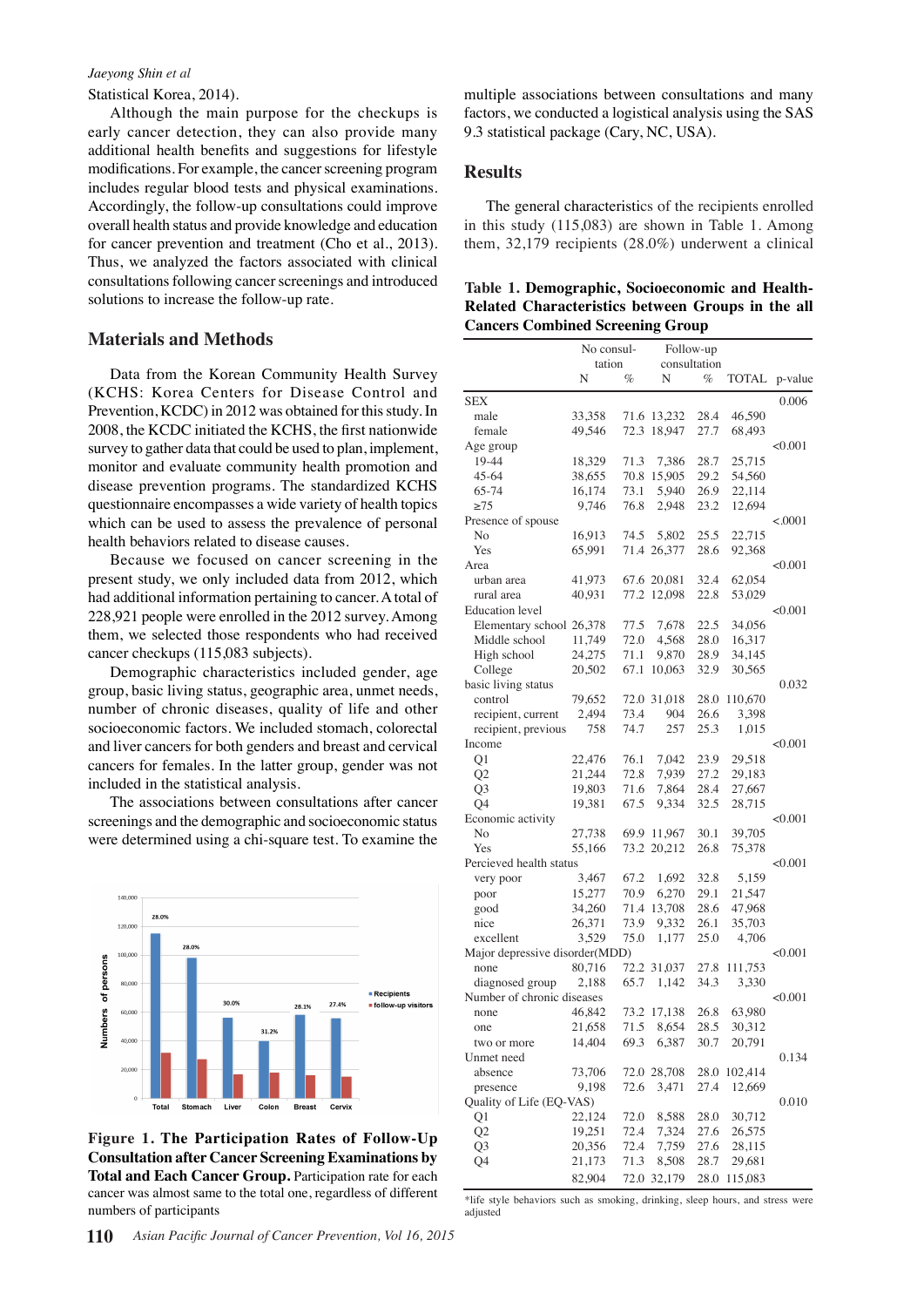#### *DOI:http://dx.doi.org/10.7314/APJCP.2015.16.1.109 Need to Pay more Attention to Attendance at Follow-Up Consultation after Cancer Screening in Smokers and Drinkers*

consultation after cancer screening while 82,904 (72.0%) did not. According to the specific cancer, 27,511 (28.0%) of 98,275 stomach, 16,937 (30.0%) of 56,546 liver, 18,261 (31.2%) of 40,308 colorectal, 16,437 (28.1%) of 58,472 breast and 15,377 (27.4%) of 56,061 cervical cancer screening patients received a consultation following screening examinations (Figure 1).

First, we performed the chi-square test to evaluate the results of the bivariate analyses (Tables 1, 2, 3). Among all cancer screening groups, demographic and socioeconomic variables including gender (p=0.006), age

group (p<0.001), presence of spouse (p<0.001), living area (p<0.001), educational level (p<0.001), basic living status  $(p<0.001)$ , income level  $(p<0.001)$ , economic activities (p<0.001) and health-related variables, such as perceived health status (p<0.001), major depressive disorders (MDDs, p<0.001), number of chronic diseases including hypertension, diabetes, arthritis and dyslipidemia (p<0.001) and quality of life (EQ-VAS), were statistically different, while unmet needs was not. Stomach (p=0.058), and liver (p=0.100) cancer screening groups were not associated with basic living status (Tables 2, 3). Gender

**Table 3. Demographic, Socioeconomic and Health-Related Characteristics of Participants in the Female-Specific Cancer Screening Groups**

|                                    |                 |                 |                | Cervix       |                 |         |                 |                 |                    | <b>Breast</b> |                  |               |
|------------------------------------|-----------------|-----------------|----------------|--------------|-----------------|---------|-----------------|-----------------|--------------------|---------------|------------------|---------------|
|                                    |                 | No consultation |                | Follow-up    | <b>TOTAL</b>    | p-value |                 | No consultation | Follow-up          |               |                  | TOTAL p-value |
|                                    | $\overline{N}$  | $\%$            | $\overline{N}$ | $\%$         |                 |         | $\mathbf N$     | $\%$            | $\overline{\rm N}$ | $\%$          |                  |               |
| Demographic characteristics        |                 |                 |                |              |                 |         |                 |                 |                    |               |                  |               |
| Age group                          |                 |                 |                |              |                 | < 0.001 |                 |                 |                    |               |                  | < 0.001       |
| 19-44                              | 11,167          | 70.7            | 4,632          | 29.3         | 15,799          |         | 7,256           | 69.4            | 3,205              | 30.6          | 10,461           |               |
| $45 - 64$                          | 19.751          | 70.7            | 8,194          | 29.3         | 27,945          |         | 20,385          | 71.1            | 8,297              | 28.9          | 28,682           |               |
| 65-74                              | 7,078           | 74.2            | 2,458          | 25.8         | 9,536           |         | 8,283           | 75.8            | 2,651              | 24.2          | 10,934           |               |
| $\geq$ 75                          | 4,039           | 77.8            | 1,153          | 22.2         | 5,192           |         | 4,760           | 79.5            | 1,224              | 20.5          | 5,984            |               |
| Presence of spouse                 |                 |                 |                |              |                 | < 0.001 |                 |                 |                    |               |                  | < 0.001       |
| No                                 | 10,045          | 74.1            | 3,514          | 25.9         | 13,559          |         | 10,814          | 75.5            | 3,510              | 24.5          | 14,324           |               |
| Yes                                | 31,990          | 71.2            | 12,923         | 28.8         | 44,913          |         | 29,870          | 71.6            | 11,867             | 28.4          | 41,737           |               |
| Area                               |                 |                 |                |              |                 | < 0.001 |                 |                 |                    |               |                  | < 0.001       |
| urban area                         | 22,827          | 68.2            | 10,663         | 31.8         | 33,490          |         | 20,226          | 67.5            | 9,745              | 32.5          | 29,971           |               |
| rural area                         | 19,208          | 76.9            | 5,774          | 23.1         | 24,982          |         | 20,458          | 78.4            | 5,632              | 21.6          | 26,090           |               |
| Socioeconomic characteristics      |                 |                 |                |              |                 |         |                 |                 |                    |               |                  |               |
| <b>Education</b> level             |                 |                 |                |              |                 | < 0.001 |                 |                 |                    |               |                  | < 0.001       |
|                                    | 14,405          | 77.2            | 4,261          | 22.8         | 18,666          |         | 16,673          | 78.5            | 4,567              | 21.5          | 21,240           |               |
| Elementary school<br>Middle school | 5,661           | 71.0            | 2,311          | 29.0         | 7,972           |         | 5,861           | 71.3            | 2,362              | 28.7          | 8,223            |               |
| High school                        | 12,564          | 71.0            | 5,120          | 29.0         | 17,684          |         | 11,101          | 70.6            | 4,621              | 29.4          | 15,722           |               |
| College                            | 9,405           | 66.5            | 4,745          | 33.5         | 14,150          |         | 7,049           | 64.8            | 3.827              | 35.2          | 10,876           |               |
| Recipient of basic living          |                 |                 |                |              |                 | 0.015   |                 |                 |                    |               | $\sim$           | 0.001         |
| control                            | 40,335          | 71.8            | 15,857         | 28.2         | 56,192          |         | 38,829          | 72.4            | 14,784             | 27.6          | 53,613           |               |
|                                    |                 | 74.7            | 437            | 25.3         |                 |         |                 | 75.7            | 456                | 24.3          | 1.876            |               |
| recipient, current                 | 1,288<br>412    | 74.2            | 143            | 25.8         | 1,725<br>555    |         | 1,420<br>435    | 76.0            | 137                | 24.0          | 572              |               |
| recipient, previous<br>Income      |                 |                 |                |              |                 | < 0.001 |                 |                 |                    |               |                  | < 0.001       |
| Q1                                 | 10,913          | 76.6            | 3,328          | 23.4         | 14,241          |         | 12.439          | 77.9            | 3,520              | 22.1          | 15,959           |               |
| Q <sub>2</sub>                     | 10,985          | 72.9            | 4,087          | 27.1         | 15,072          |         | 10,291          | 73.4            | 3,726              | 26.6          | 14,017           |               |
| Q <sub>3</sub>                     | 10,293          | 71.2            | 4,171          | 28.8         | 14,464          |         | 9,022           | 70.9            | 3,698              | 29.1          | 12,720           |               |
| Q4                                 | 9,844           | 67.0            | 4,851          | 33.0         | 14,695          |         | 8,932           | 66.8            | 4,433              | 33.2          | 13,365           |               |
| Economic activity                  |                 |                 |                |              |                 | < 0.001 |                 |                 |                    |               |                  | < 0.001       |
| No                                 | 18,163          | 70.1            | 7,762          | 29.9         | 25,925          |         | 17,546          | 70.7            | 7,271              | 29.3          | 24,817           |               |
| Yes                                | 23,872          | 73.3            | 8,675          | 26.7         | 32,547          |         | 23,138          | 74.1            | 8,106              | 25.9          | 31,244           |               |
| Health-related characteristics     |                 |                 |                |              |                 |         |                 |                 |                    |               |                  |               |
| Percieved health status            |                 |                 |                |              |                 | < 0.001 |                 |                 |                    |               |                  | < 0.001       |
|                                    | 1,683           | 68.4            | 779            | 31.6         | 2,462           |         | 1,978           | 70.4            | 832                | 29.6          | 2,810            |               |
| very poor                          |                 | 71.0            | 3,286          | 29.0         | 11,337          |         | 8,907           | 72.6            | 3,367              | 27.4          | 12,274           |               |
| poor                               | 8,051<br>18,001 | 71.2            | 7,264          | 28.8         | 25,265          |         | 17,030          | 71.7            | 6,712              | 28.3          | 23,742           |               |
| good<br>nice                       |                 | 73.4            |                | 26.6         |                 |         |                 | 73.9            |                    | 26.1          |                  |               |
| excellent                          | 12,781<br>1,519 | 75.9            | 4,626<br>482   | 24.1         | 17,407<br>2,001 |         | 11,488<br>1,281 | 75.8            | 4,057<br>409       | 24.2          | 15,545<br>1,690  |               |
| <b>MDD</b>                         |                 |                 |                |              |                 | < 0.001 |                 |                 |                    |               |                  | < 0.001       |
|                                    | 40.559          | 72.1            | 15,678         | 27.9         | 56,237          |         | 39,134          | 72.8            | 14,640             | 27.2          | 53,774           |               |
| none<br>diagnosed group            | 1,476           | 66.0            | 759            | 34.0         | 2,235           |         | 1,550           | 67.8            | 737                | 32.2          | 2,287            |               |
| Number of chronic diseases         |                 |                 |                |              |                 | < 0.001 |                 |                 |                    |               |                  | < 0.001       |
| none                               | 24,463          | 72.3            | 9,372          | 27.7         | 33,835          |         | 21,298          | 72.6            | 8,047              | 27.4          | 29,345           |               |
|                                    | 10,054          | 72.1            | 3,894          | 27.9         | 13,948          |         | 10,820          | 73.2            | 3.967              | 26.8          | 14,787           |               |
| one                                |                 |                 |                |              | 10,689          |         | 8,566           |                 |                    | 28.2          |                  |               |
| two or more<br>Unmet need          | 7,518           | 70.3            | 3,171          | 29.7         |                 | 0.029   |                 | 71.8            | 3,363              |               | 11,929           | < 0.001       |
|                                    | 36,759          |                 | 14,382         |              |                 |         |                 |                 | 13,505             |               |                  |               |
| absence                            |                 | 71.9            |                | 28.1         | 51,141          |         | 35,546          | 72.5            |                    | 27.5          | 49,051           |               |
| presence                           | 5,276           | 72.0            | 2,055          | 28.0         | 7,331           |         | 5,138           | 73.3            | 1,872              | 26.7          | 7,010            | 0.001         |
| Quality of Life (EQ-VAS)           |                 |                 |                |              |                 | 0.155   |                 |                 |                    |               | 16.899           |               |
| Q1                                 | 11,860          | 72.2<br>71.9    | 4,565          | 27.8         | 16,425          |         | 12,413          | 73.5<br>72.6    | 4,486              | 26.5<br>27.4  |                  |               |
| Q <sub>2</sub>                     | 9,605           |                 | 3,763          | 28.1         | 13,368          |         | 9,188           |                 | 3,470              |               | 12,658           |               |
| Q <sub>3</sub>                     | 10,242          | 72.3            | 3,931          | 27.7         | 14,173          |         | 9,608           | 72.6            | 3,620              | 27.4          | 13,228           |               |
| Q <sub>4</sub><br>Total            | 10,328          | 71.2<br>71.9    | 4,178          | 28.8<br>28.1 | 14,506          |         | 9,475           | 71.4            | 3,801<br>15,377    | 28.6          | 13,276<br>56,061 |               |
|                                    | 42,035          |                 | 16,437         |              | 58,472          |         | 40,684          | 72.6            |                    | 27.4          |                  |               |

*Asian Pacific Journal of Cancer Prevention, Vol 16, 2015* **111**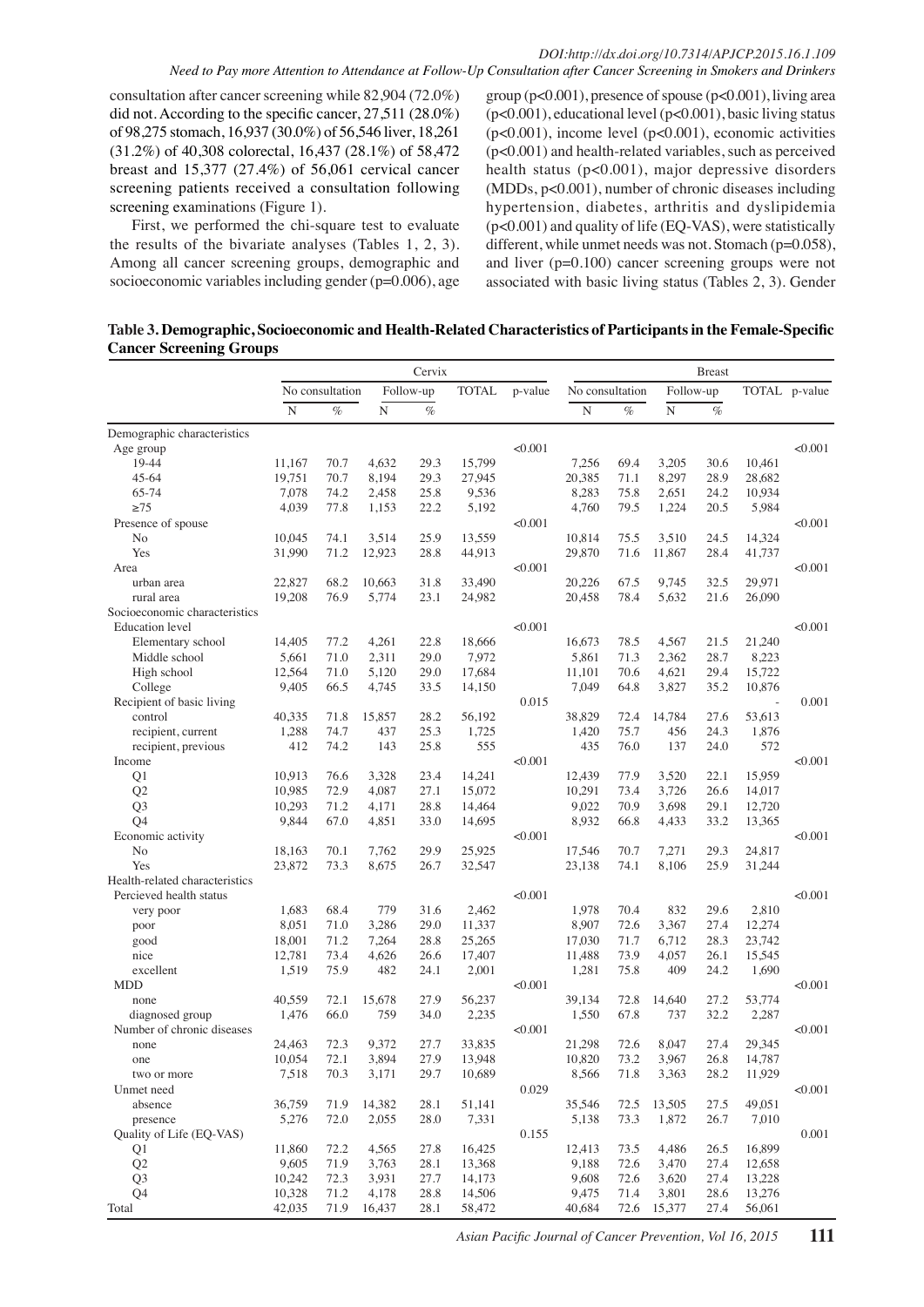| 12.8<br>51.1<br>33.1<br>Chemotherapy<br>Jaeyong Shin et al<br>30.0<br>30.0<br>30.0<br><b>auon</b><br>p-value<br>0.306<br>$-0.001$<br>$-0.001$<br>$-0.001$<br>$-0.001$<br>0.001<br>$-0.001$<br>0.004<br>$-0.001$<br>$-0.001$<br>TOTAL<br>7,898<br>14,576<br>6,760<br>10,680<br>12,265<br>10,126<br>12,996<br>20,874<br>9,715<br>32,410<br>38,662<br>1,253<br>8,653<br>27,312<br>1,845<br>8,129<br>16,223<br>12,415<br>1,696<br>39,197<br>4,553<br>4,943<br>18,601<br>21,707<br>8,292<br>393<br>1,111<br>19,434<br>21,097<br>9,264<br>125.0<br>31.3<br>131.3<br>$\frac{1}{2}$ $\frac{1}{2}$ $\frac{1}{2}$ $\frac{1}{2}$ $\frac{1}{2}$ $\frac{1}{2}$ $\frac{1}{2}$ $\frac{1}{2}$ $\frac{1}{2}$ $\frac{1}{2}$<br>36.6<br>31.0<br>31.0<br>33.6<br>29.5<br>25.8<br>36.9<br>32.0<br>31.6<br>36.3<br>31.4<br>32.5<br>8.2<br>5.7<br>33.4<br>29.4<br>0.5<br>0.6<br>29.2<br>$\overline{160}$<br>30.1<br>5.1<br>8.1<br>o<br>Follow-up<br>20.3<br>54.2<br>79.7<br>9,540<br>0,746<br>7,515<br>2,968<br>1,079<br>5,160<br>4,873<br>5,312<br>17,627<br>634<br>4,066<br>1,723<br>5.108<br>13 <sub>8</sub><br><b>eanaisianeq<br/>eanaisianeq</b><br>3,822<br>7,485<br>5,175<br>8,721<br>3,101<br><b>ੀ</b> <i>ਤੋਂ ਤੋਂ ਲੋ</i> ਂ<br>ਅੱਲ੍ਹੀ ਦੇ ਲੋਂ<br>ਭਾਈ ਦੇ ਸ਼ਿਆ<br>700<br>2,301<br>10,171<br>Z<br>69.0<br>68.6<br>69.0<br>70.5<br>74.9<br>63.7<br>66.4<br>67.5<br><b>SSA</b><br>61.9<br>71.0<br>740<br>71.8<br>69.5<br>66.8<br>38.0<br>No consulation $$\%$ N<br>74.2<br>10.1<br>68.1<br>68.7<br>70.6<br>70.8<br><b><i>h</i>iemes a 100 milw bezongsle viweld</b><br>ကို မွ လို ထို တို့ မွ မွ မွ မွ မွ မွ မွ မွ<br>အို မွ မွ လို ထို မွ မွ မွ မွ မွ မွ မွ မွ မွ မွ<br>20,874<br>39,197<br>1,111<br>19,434<br>4,553<br>9,715<br>1,696<br>21,097<br>14,576<br>32,410<br>$\frac{494}{63}$<br>6,760<br>7,898<br>18,601<br>56,307<br>30 <sub>o</sub><br>3,3,36<br>10,68<br>8,29<br>1,25<br>p-value<br>0.100<br>0.024<br>$-0.001$<br>50.001<br>$\frac{0}{50001}$<br>$-0.001$<br>$-0.001$<br>$-0.001$<br>0.001<br>$^{46,17}$ 75.0<br>$^{20,001}$<br>12,1100.0<br>14,1725.0<br><b>TOTAL</b><br>6,450<br>15,889<br>30,656<br>29,126<br>29,245<br>8,773<br>54,428<br>1,636<br>482<br>17,255<br>55,008<br>8,834<br>10,367<br>17,705<br>15,305<br>2,685<br>10,956<br>22,784<br>1,538<br>25,890<br>13,838<br>12,678<br>17,629<br>27,301<br>2,492<br>14,725<br>39,291<br>31.6<br>37.5<br>29.6<br>31.6<br>24.6<br>30.5<br>35.3<br>24.9<br>35.6<br>30.0<br>27.9<br>27.8<br>25.6<br>35.5<br>30.8<br>27.4<br>27.0<br>29.7<br>30.4<br>30.0<br>27.4<br>24.5<br>31.1<br>29.2<br>30.2<br>35.0<br>32.8<br>28.7<br>29.7<br>28.7<br>$\mathcal{C}$<br>Follow-up<br>576<br>9,216<br>4,940<br>3,916<br>952<br>16,361<br>9,060<br>3,486<br>2,843<br>9,643<br>4,343<br>2,607<br>16,347<br>456<br>134<br>4,035<br>3,833<br>5,664<br>7,017<br>4,829<br>1,584<br>14,094<br>7,294<br>3,467<br>7,877<br>2,651<br>5,047<br>5,153<br>11,273<br>672<br>Z<br>No consulation<br>$\frac{70.3}{62.5}$<br>70.4<br>69.6<br>72.6<br>68.9<br>72.6<br>73.0<br>70.0<br>68.4<br>71.3<br>75.4<br>69.5<br>64.7<br>75.5<br>70.3<br>64.4<br>70.0<br>72.1<br>74.4<br>70.8<br>69.8<br>65.0<br>67.2<br>71.3<br>64.5<br>68.4<br>69.2<br>75.1<br>$\mathcal{C}$<br>962<br>21,596<br>6,166<br>10,949<br>28,018<br>1,733<br>38,647<br>18,013<br>6,183<br>19,910<br>8,650<br>4,866<br>7,524<br>32,085<br>17,658<br>13,362<br>348<br>11,389<br>9,803<br>8,845<br>7,489<br>12,800<br>1,820<br>9,132<br>1,180<br>9,572<br>15,767<br>21,951<br>38,081<br>11,591<br>z<br>p-value<br>0.058<br>0.013<br>0.001<br>$-0.001$<br>$-0.001$<br>$-0.001$<br>$-0.001$<br>$-0.001$<br>$-0.001$<br>$-0.001$<br>TOTAL<br>95,436<br>2,839<br>51,294<br>94,465<br>32,528<br>3,926<br>44,053<br>16,615<br>49,625<br>20,564<br>19,424<br>14,883<br>28,322<br>2,935<br>26,659<br>65,747<br>4,622<br>40,617<br>29,859<br>54,222<br>31,307<br>875<br>22,651<br>46,981<br>23,763<br>24,741<br>19,251<br>11,471<br>24,224<br>78,851<br>$25.4$<br>$28.6$<br>27.8<br>34.4<br>$28.4$<br>$27.7$<br>$26.8\,$<br>23.0<br>$32.8$<br>$22.8$<br>22.5<br>$29.3$<br>$33.6$<br>26.5<br>25.7<br>27.3<br>28.6<br>30.3<br>26.9<br>32.3<br>$28.9\,$<br>$28.8\,$<br>26.0<br>29.3<br>28.1<br>28.1<br>23.7<br>25.5<br>29.1<br>o<br>Follow-up<br>16,816<br>4,936<br>22,575<br>8,290<br>778<br>6,314<br>6,766<br>6,470<br>1,492<br>7,760<br>1,003<br>26,534<br>977<br>15,004<br>14,524<br>2,633<br>10,695<br>26,508<br>9,842<br>17,669<br>5,573<br>11,683<br>12,507<br>4,833<br>5,521<br>7,057<br>4,177<br>7,987<br>7,961<br>Z<br>No consulation<br>71.9<br>$72.2$<br>65.6<br>71.6<br>72.3<br>77.0<br>74.6<br>71.4<br>67.2<br>77.2<br>71.9<br>$73.5$<br>74.3<br>71.4<br>$74.0$<br>70.9<br>73.2<br>77.5<br>70.7<br>66.4<br>76.3<br>72.7<br>69.7<br>67.7<br>71.2<br>74.5<br>70.7<br>67.1<br>73.1<br>71.1<br>of<br>31,546<br>56,276<br>36,286<br>1,862<br>34,478<br>20,032<br>650<br>20,345<br>22,686<br>48,078<br>3,130<br>28,934<br>68,902<br>39,218<br>15,043<br>8,838<br>14,488<br>24,250<br>10,706<br>15,776<br>17,975<br>13,678<br>22,099<br>11,782<br>67,957<br>2,157<br>16,263<br>2,923<br>35,101<br>16,181<br>Z<br>Socioeconomic characteristics<br>Health-related characteristics<br>Demographic characteristics<br>Recipient of basic living<br>Percieved health status<br>Recipient, previous<br>Elementary school<br>Recipient, current<br>Diagnosed group<br>Presence of spouse<br>Economic activity<br>Middle school<br>Education level<br>High school<br>Urban area<br>Rural area<br>Very poor<br>Excellent<br>College<br>Control<br>Female<br>Age group<br>Good<br>45-64<br>19-44<br>65-74<br>Nice<br>None<br>Poor<br>Male<br>Income<br>Gender<br>$\geq 75$<br>ż<br>Yes<br>$\frac{1}{2}$<br>Yes<br>$\infty$<br>$\widetilde{Q}$<br>$\beta$<br>$\overline{\circ}$<br><b>MDD</b><br>Area |  |  | Stomach |  |  | Liver(heaptocellular carcinoma) |  |  | Colo-rectum |  |  |  |
|--------------------------------------------------------------------------------------------------------------------------------------------------------------------------------------------------------------------------------------------------------------------------------------------------------------------------------------------------------------------------------------------------------------------------------------------------------------------------------------------------------------------------------------------------------------------------------------------------------------------------------------------------------------------------------------------------------------------------------------------------------------------------------------------------------------------------------------------------------------------------------------------------------------------------------------------------------------------------------------------------------------------------------------------------------------------------------------------------------------------------------------------------------------------------------------------------------------------------------------------------------------------------------------------------------------------------------------------------------------------------------------------------------------------------------------------------------------------------------------------------------------------------------------------------------------------------------------------------------------------------------------------------------------------------------------------------------------------------------------------------------------------------------------------------------------------------------------------------------------------------------------------------------------------------------------------------------------------------------------------------------------------------------------------------------------------------------------------------------------------------------------------------------------------------------------------------------------------------------------------------------------------------------------------------------------------------------------------------------------------------------------------------------------------------------------------------------------------------------------------------------------------------------------------------------------------------------------------------------------------------------------------------------------------------------------------------------------------------------------------------------------------------------------------------------------------------------------------------------------------------------------------------------------------------------------------------------------------------------------------------------------------------------------------------------------------------------------------------------------------------------------------------------------------------------------------------------------------------------------------------------------------------------------------------------------------------------------------------------------------------------------------------------------------------------------------------------------------------------------------------------------------------------------------------------------------------------------------------------------------------------------------------------------------------------------------------------------------------------------------------------------------------------------------------------------------------------------------------------------------------------------------------------------------------------------------------------------------------------------------------------------------------------------------------------------------------------------------------------------------------------------------------------------------------------------------------------------------------------------------------------------------------------------------------------------------------------------------------------------------------------------------------------------------------------------------------------------------------------------------------------------------------------------------------------------------------------------------------------------------------------------------------------------------------------------------------------------------------------------------------------------------------------------------------------------------------------------------------------------------------------------------------------------------------------------------------------------------------------------------------------------------------------------------------------------------------------------------------------------------------------------------------------------------------------------------------------------------------------------------------------------------------------------------------------------------------------------------------------------------------------------------------------------------------------------------------------------------------------------------------------------------------------------------------------------------------------------------------------------------------------------------------------------------------------------------------------------------------------------------------------------------|--|--|---------|--|--|---------------------------------|--|--|-------------|--|--|--|
|                                                                                                                                                                                                                                                                                                                                                                                                                                                                                                                                                                                                                                                                                                                                                                                                                                                                                                                                                                                                                                                                                                                                                                                                                                                                                                                                                                                                                                                                                                                                                                                                                                                                                                                                                                                                                                                                                                                                                                                                                                                                                                                                                                                                                                                                                                                                                                                                                                                                                                                                                                                                                                                                                                                                                                                                                                                                                                                                                                                                                                                                                                                                                                                                                                                                                                                                                                                                                                                                                                                                                                                                                                                                                                                                                                                                                                                                                                                                                                                                                                                                                                                                                                                                                                                                                                                                                                                                                                                                                                                                                                                                                                                                                                                                                                                                                                                                                                                                                                                                                                                                                                                                                                                                                                                                                                                                                                                                                                                                                                                                                                                                                                                                                                                                                                    |  |  |         |  |  |                                 |  |  |             |  |  |  |
|                                                                                                                                                                                                                                                                                                                                                                                                                                                                                                                                                                                                                                                                                                                                                                                                                                                                                                                                                                                                                                                                                                                                                                                                                                                                                                                                                                                                                                                                                                                                                                                                                                                                                                                                                                                                                                                                                                                                                                                                                                                                                                                                                                                                                                                                                                                                                                                                                                                                                                                                                                                                                                                                                                                                                                                                                                                                                                                                                                                                                                                                                                                                                                                                                                                                                                                                                                                                                                                                                                                                                                                                                                                                                                                                                                                                                                                                                                                                                                                                                                                                                                                                                                                                                                                                                                                                                                                                                                                                                                                                                                                                                                                                                                                                                                                                                                                                                                                                                                                                                                                                                                                                                                                                                                                                                                                                                                                                                                                                                                                                                                                                                                                                                                                                                                    |  |  |         |  |  |                                 |  |  |             |  |  |  |
|                                                                                                                                                                                                                                                                                                                                                                                                                                                                                                                                                                                                                                                                                                                                                                                                                                                                                                                                                                                                                                                                                                                                                                                                                                                                                                                                                                                                                                                                                                                                                                                                                                                                                                                                                                                                                                                                                                                                                                                                                                                                                                                                                                                                                                                                                                                                                                                                                                                                                                                                                                                                                                                                                                                                                                                                                                                                                                                                                                                                                                                                                                                                                                                                                                                                                                                                                                                                                                                                                                                                                                                                                                                                                                                                                                                                                                                                                                                                                                                                                                                                                                                                                                                                                                                                                                                                                                                                                                                                                                                                                                                                                                                                                                                                                                                                                                                                                                                                                                                                                                                                                                                                                                                                                                                                                                                                                                                                                                                                                                                                                                                                                                                                                                                                                                    |  |  |         |  |  |                                 |  |  |             |  |  |  |
|                                                                                                                                                                                                                                                                                                                                                                                                                                                                                                                                                                                                                                                                                                                                                                                                                                                                                                                                                                                                                                                                                                                                                                                                                                                                                                                                                                                                                                                                                                                                                                                                                                                                                                                                                                                                                                                                                                                                                                                                                                                                                                                                                                                                                                                                                                                                                                                                                                                                                                                                                                                                                                                                                                                                                                                                                                                                                                                                                                                                                                                                                                                                                                                                                                                                                                                                                                                                                                                                                                                                                                                                                                                                                                                                                                                                                                                                                                                                                                                                                                                                                                                                                                                                                                                                                                                                                                                                                                                                                                                                                                                                                                                                                                                                                                                                                                                                                                                                                                                                                                                                                                                                                                                                                                                                                                                                                                                                                                                                                                                                                                                                                                                                                                                                                                    |  |  |         |  |  |                                 |  |  |             |  |  |  |
|                                                                                                                                                                                                                                                                                                                                                                                                                                                                                                                                                                                                                                                                                                                                                                                                                                                                                                                                                                                                                                                                                                                                                                                                                                                                                                                                                                                                                                                                                                                                                                                                                                                                                                                                                                                                                                                                                                                                                                                                                                                                                                                                                                                                                                                                                                                                                                                                                                                                                                                                                                                                                                                                                                                                                                                                                                                                                                                                                                                                                                                                                                                                                                                                                                                                                                                                                                                                                                                                                                                                                                                                                                                                                                                                                                                                                                                                                                                                                                                                                                                                                                                                                                                                                                                                                                                                                                                                                                                                                                                                                                                                                                                                                                                                                                                                                                                                                                                                                                                                                                                                                                                                                                                                                                                                                                                                                                                                                                                                                                                                                                                                                                                                                                                                                                    |  |  |         |  |  |                                 |  |  |             |  |  |  |
|                                                                                                                                                                                                                                                                                                                                                                                                                                                                                                                                                                                                                                                                                                                                                                                                                                                                                                                                                                                                                                                                                                                                                                                                                                                                                                                                                                                                                                                                                                                                                                                                                                                                                                                                                                                                                                                                                                                                                                                                                                                                                                                                                                                                                                                                                                                                                                                                                                                                                                                                                                                                                                                                                                                                                                                                                                                                                                                                                                                                                                                                                                                                                                                                                                                                                                                                                                                                                                                                                                                                                                                                                                                                                                                                                                                                                                                                                                                                                                                                                                                                                                                                                                                                                                                                                                                                                                                                                                                                                                                                                                                                                                                                                                                                                                                                                                                                                                                                                                                                                                                                                                                                                                                                                                                                                                                                                                                                                                                                                                                                                                                                                                                                                                                                                                    |  |  |         |  |  |                                 |  |  |             |  |  |  |
|                                                                                                                                                                                                                                                                                                                                                                                                                                                                                                                                                                                                                                                                                                                                                                                                                                                                                                                                                                                                                                                                                                                                                                                                                                                                                                                                                                                                                                                                                                                                                                                                                                                                                                                                                                                                                                                                                                                                                                                                                                                                                                                                                                                                                                                                                                                                                                                                                                                                                                                                                                                                                                                                                                                                                                                                                                                                                                                                                                                                                                                                                                                                                                                                                                                                                                                                                                                                                                                                                                                                                                                                                                                                                                                                                                                                                                                                                                                                                                                                                                                                                                                                                                                                                                                                                                                                                                                                                                                                                                                                                                                                                                                                                                                                                                                                                                                                                                                                                                                                                                                                                                                                                                                                                                                                                                                                                                                                                                                                                                                                                                                                                                                                                                                                                                    |  |  |         |  |  |                                 |  |  |             |  |  |  |
|                                                                                                                                                                                                                                                                                                                                                                                                                                                                                                                                                                                                                                                                                                                                                                                                                                                                                                                                                                                                                                                                                                                                                                                                                                                                                                                                                                                                                                                                                                                                                                                                                                                                                                                                                                                                                                                                                                                                                                                                                                                                                                                                                                                                                                                                                                                                                                                                                                                                                                                                                                                                                                                                                                                                                                                                                                                                                                                                                                                                                                                                                                                                                                                                                                                                                                                                                                                                                                                                                                                                                                                                                                                                                                                                                                                                                                                                                                                                                                                                                                                                                                                                                                                                                                                                                                                                                                                                                                                                                                                                                                                                                                                                                                                                                                                                                                                                                                                                                                                                                                                                                                                                                                                                                                                                                                                                                                                                                                                                                                                                                                                                                                                                                                                                                                    |  |  |         |  |  |                                 |  |  |             |  |  |  |
|                                                                                                                                                                                                                                                                                                                                                                                                                                                                                                                                                                                                                                                                                                                                                                                                                                                                                                                                                                                                                                                                                                                                                                                                                                                                                                                                                                                                                                                                                                                                                                                                                                                                                                                                                                                                                                                                                                                                                                                                                                                                                                                                                                                                                                                                                                                                                                                                                                                                                                                                                                                                                                                                                                                                                                                                                                                                                                                                                                                                                                                                                                                                                                                                                                                                                                                                                                                                                                                                                                                                                                                                                                                                                                                                                                                                                                                                                                                                                                                                                                                                                                                                                                                                                                                                                                                                                                                                                                                                                                                                                                                                                                                                                                                                                                                                                                                                                                                                                                                                                                                                                                                                                                                                                                                                                                                                                                                                                                                                                                                                                                                                                                                                                                                                                                    |  |  |         |  |  |                                 |  |  |             |  |  |  |
|                                                                                                                                                                                                                                                                                                                                                                                                                                                                                                                                                                                                                                                                                                                                                                                                                                                                                                                                                                                                                                                                                                                                                                                                                                                                                                                                                                                                                                                                                                                                                                                                                                                                                                                                                                                                                                                                                                                                                                                                                                                                                                                                                                                                                                                                                                                                                                                                                                                                                                                                                                                                                                                                                                                                                                                                                                                                                                                                                                                                                                                                                                                                                                                                                                                                                                                                                                                                                                                                                                                                                                                                                                                                                                                                                                                                                                                                                                                                                                                                                                                                                                                                                                                                                                                                                                                                                                                                                                                                                                                                                                                                                                                                                                                                                                                                                                                                                                                                                                                                                                                                                                                                                                                                                                                                                                                                                                                                                                                                                                                                                                                                                                                                                                                                                                    |  |  |         |  |  |                                 |  |  |             |  |  |  |
|                                                                                                                                                                                                                                                                                                                                                                                                                                                                                                                                                                                                                                                                                                                                                                                                                                                                                                                                                                                                                                                                                                                                                                                                                                                                                                                                                                                                                                                                                                                                                                                                                                                                                                                                                                                                                                                                                                                                                                                                                                                                                                                                                                                                                                                                                                                                                                                                                                                                                                                                                                                                                                                                                                                                                                                                                                                                                                                                                                                                                                                                                                                                                                                                                                                                                                                                                                                                                                                                                                                                                                                                                                                                                                                                                                                                                                                                                                                                                                                                                                                                                                                                                                                                                                                                                                                                                                                                                                                                                                                                                                                                                                                                                                                                                                                                                                                                                                                                                                                                                                                                                                                                                                                                                                                                                                                                                                                                                                                                                                                                                                                                                                                                                                                                                                    |  |  |         |  |  |                                 |  |  |             |  |  |  |
|                                                                                                                                                                                                                                                                                                                                                                                                                                                                                                                                                                                                                                                                                                                                                                                                                                                                                                                                                                                                                                                                                                                                                                                                                                                                                                                                                                                                                                                                                                                                                                                                                                                                                                                                                                                                                                                                                                                                                                                                                                                                                                                                                                                                                                                                                                                                                                                                                                                                                                                                                                                                                                                                                                                                                                                                                                                                                                                                                                                                                                                                                                                                                                                                                                                                                                                                                                                                                                                                                                                                                                                                                                                                                                                                                                                                                                                                                                                                                                                                                                                                                                                                                                                                                                                                                                                                                                                                                                                                                                                                                                                                                                                                                                                                                                                                                                                                                                                                                                                                                                                                                                                                                                                                                                                                                                                                                                                                                                                                                                                                                                                                                                                                                                                                                                    |  |  |         |  |  |                                 |  |  |             |  |  |  |
|                                                                                                                                                                                                                                                                                                                                                                                                                                                                                                                                                                                                                                                                                                                                                                                                                                                                                                                                                                                                                                                                                                                                                                                                                                                                                                                                                                                                                                                                                                                                                                                                                                                                                                                                                                                                                                                                                                                                                                                                                                                                                                                                                                                                                                                                                                                                                                                                                                                                                                                                                                                                                                                                                                                                                                                                                                                                                                                                                                                                                                                                                                                                                                                                                                                                                                                                                                                                                                                                                                                                                                                                                                                                                                                                                                                                                                                                                                                                                                                                                                                                                                                                                                                                                                                                                                                                                                                                                                                                                                                                                                                                                                                                                                                                                                                                                                                                                                                                                                                                                                                                                                                                                                                                                                                                                                                                                                                                                                                                                                                                                                                                                                                                                                                                                                    |  |  |         |  |  |                                 |  |  |             |  |  |  |
|                                                                                                                                                                                                                                                                                                                                                                                                                                                                                                                                                                                                                                                                                                                                                                                                                                                                                                                                                                                                                                                                                                                                                                                                                                                                                                                                                                                                                                                                                                                                                                                                                                                                                                                                                                                                                                                                                                                                                                                                                                                                                                                                                                                                                                                                                                                                                                                                                                                                                                                                                                                                                                                                                                                                                                                                                                                                                                                                                                                                                                                                                                                                                                                                                                                                                                                                                                                                                                                                                                                                                                                                                                                                                                                                                                                                                                                                                                                                                                                                                                                                                                                                                                                                                                                                                                                                                                                                                                                                                                                                                                                                                                                                                                                                                                                                                                                                                                                                                                                                                                                                                                                                                                                                                                                                                                                                                                                                                                                                                                                                                                                                                                                                                                                                                                    |  |  |         |  |  |                                 |  |  |             |  |  |  |
|                                                                                                                                                                                                                                                                                                                                                                                                                                                                                                                                                                                                                                                                                                                                                                                                                                                                                                                                                                                                                                                                                                                                                                                                                                                                                                                                                                                                                                                                                                                                                                                                                                                                                                                                                                                                                                                                                                                                                                                                                                                                                                                                                                                                                                                                                                                                                                                                                                                                                                                                                                                                                                                                                                                                                                                                                                                                                                                                                                                                                                                                                                                                                                                                                                                                                                                                                                                                                                                                                                                                                                                                                                                                                                                                                                                                                                                                                                                                                                                                                                                                                                                                                                                                                                                                                                                                                                                                                                                                                                                                                                                                                                                                                                                                                                                                                                                                                                                                                                                                                                                                                                                                                                                                                                                                                                                                                                                                                                                                                                                                                                                                                                                                                                                                                                    |  |  |         |  |  |                                 |  |  |             |  |  |  |
|                                                                                                                                                                                                                                                                                                                                                                                                                                                                                                                                                                                                                                                                                                                                                                                                                                                                                                                                                                                                                                                                                                                                                                                                                                                                                                                                                                                                                                                                                                                                                                                                                                                                                                                                                                                                                                                                                                                                                                                                                                                                                                                                                                                                                                                                                                                                                                                                                                                                                                                                                                                                                                                                                                                                                                                                                                                                                                                                                                                                                                                                                                                                                                                                                                                                                                                                                                                                                                                                                                                                                                                                                                                                                                                                                                                                                                                                                                                                                                                                                                                                                                                                                                                                                                                                                                                                                                                                                                                                                                                                                                                                                                                                                                                                                                                                                                                                                                                                                                                                                                                                                                                                                                                                                                                                                                                                                                                                                                                                                                                                                                                                                                                                                                                                                                    |  |  |         |  |  |                                 |  |  |             |  |  |  |
|                                                                                                                                                                                                                                                                                                                                                                                                                                                                                                                                                                                                                                                                                                                                                                                                                                                                                                                                                                                                                                                                                                                                                                                                                                                                                                                                                                                                                                                                                                                                                                                                                                                                                                                                                                                                                                                                                                                                                                                                                                                                                                                                                                                                                                                                                                                                                                                                                                                                                                                                                                                                                                                                                                                                                                                                                                                                                                                                                                                                                                                                                                                                                                                                                                                                                                                                                                                                                                                                                                                                                                                                                                                                                                                                                                                                                                                                                                                                                                                                                                                                                                                                                                                                                                                                                                                                                                                                                                                                                                                                                                                                                                                                                                                                                                                                                                                                                                                                                                                                                                                                                                                                                                                                                                                                                                                                                                                                                                                                                                                                                                                                                                                                                                                                                                    |  |  |         |  |  |                                 |  |  |             |  |  |  |
|                                                                                                                                                                                                                                                                                                                                                                                                                                                                                                                                                                                                                                                                                                                                                                                                                                                                                                                                                                                                                                                                                                                                                                                                                                                                                                                                                                                                                                                                                                                                                                                                                                                                                                                                                                                                                                                                                                                                                                                                                                                                                                                                                                                                                                                                                                                                                                                                                                                                                                                                                                                                                                                                                                                                                                                                                                                                                                                                                                                                                                                                                                                                                                                                                                                                                                                                                                                                                                                                                                                                                                                                                                                                                                                                                                                                                                                                                                                                                                                                                                                                                                                                                                                                                                                                                                                                                                                                                                                                                                                                                                                                                                                                                                                                                                                                                                                                                                                                                                                                                                                                                                                                                                                                                                                                                                                                                                                                                                                                                                                                                                                                                                                                                                                                                                    |  |  |         |  |  |                                 |  |  |             |  |  |  |
|                                                                                                                                                                                                                                                                                                                                                                                                                                                                                                                                                                                                                                                                                                                                                                                                                                                                                                                                                                                                                                                                                                                                                                                                                                                                                                                                                                                                                                                                                                                                                                                                                                                                                                                                                                                                                                                                                                                                                                                                                                                                                                                                                                                                                                                                                                                                                                                                                                                                                                                                                                                                                                                                                                                                                                                                                                                                                                                                                                                                                                                                                                                                                                                                                                                                                                                                                                                                                                                                                                                                                                                                                                                                                                                                                                                                                                                                                                                                                                                                                                                                                                                                                                                                                                                                                                                                                                                                                                                                                                                                                                                                                                                                                                                                                                                                                                                                                                                                                                                                                                                                                                                                                                                                                                                                                                                                                                                                                                                                                                                                                                                                                                                                                                                                                                    |  |  |         |  |  |                                 |  |  |             |  |  |  |
|                                                                                                                                                                                                                                                                                                                                                                                                                                                                                                                                                                                                                                                                                                                                                                                                                                                                                                                                                                                                                                                                                                                                                                                                                                                                                                                                                                                                                                                                                                                                                                                                                                                                                                                                                                                                                                                                                                                                                                                                                                                                                                                                                                                                                                                                                                                                                                                                                                                                                                                                                                                                                                                                                                                                                                                                                                                                                                                                                                                                                                                                                                                                                                                                                                                                                                                                                                                                                                                                                                                                                                                                                                                                                                                                                                                                                                                                                                                                                                                                                                                                                                                                                                                                                                                                                                                                                                                                                                                                                                                                                                                                                                                                                                                                                                                                                                                                                                                                                                                                                                                                                                                                                                                                                                                                                                                                                                                                                                                                                                                                                                                                                                                                                                                                                                    |  |  |         |  |  |                                 |  |  |             |  |  |  |
|                                                                                                                                                                                                                                                                                                                                                                                                                                                                                                                                                                                                                                                                                                                                                                                                                                                                                                                                                                                                                                                                                                                                                                                                                                                                                                                                                                                                                                                                                                                                                                                                                                                                                                                                                                                                                                                                                                                                                                                                                                                                                                                                                                                                                                                                                                                                                                                                                                                                                                                                                                                                                                                                                                                                                                                                                                                                                                                                                                                                                                                                                                                                                                                                                                                                                                                                                                                                                                                                                                                                                                                                                                                                                                                                                                                                                                                                                                                                                                                                                                                                                                                                                                                                                                                                                                                                                                                                                                                                                                                                                                                                                                                                                                                                                                                                                                                                                                                                                                                                                                                                                                                                                                                                                                                                                                                                                                                                                                                                                                                                                                                                                                                                                                                                                                    |  |  |         |  |  |                                 |  |  |             |  |  |  |
|                                                                                                                                                                                                                                                                                                                                                                                                                                                                                                                                                                                                                                                                                                                                                                                                                                                                                                                                                                                                                                                                                                                                                                                                                                                                                                                                                                                                                                                                                                                                                                                                                                                                                                                                                                                                                                                                                                                                                                                                                                                                                                                                                                                                                                                                                                                                                                                                                                                                                                                                                                                                                                                                                                                                                                                                                                                                                                                                                                                                                                                                                                                                                                                                                                                                                                                                                                                                                                                                                                                                                                                                                                                                                                                                                                                                                                                                                                                                                                                                                                                                                                                                                                                                                                                                                                                                                                                                                                                                                                                                                                                                                                                                                                                                                                                                                                                                                                                                                                                                                                                                                                                                                                                                                                                                                                                                                                                                                                                                                                                                                                                                                                                                                                                                                                    |  |  |         |  |  |                                 |  |  |             |  |  |  |
|                                                                                                                                                                                                                                                                                                                                                                                                                                                                                                                                                                                                                                                                                                                                                                                                                                                                                                                                                                                                                                                                                                                                                                                                                                                                                                                                                                                                                                                                                                                                                                                                                                                                                                                                                                                                                                                                                                                                                                                                                                                                                                                                                                                                                                                                                                                                                                                                                                                                                                                                                                                                                                                                                                                                                                                                                                                                                                                                                                                                                                                                                                                                                                                                                                                                                                                                                                                                                                                                                                                                                                                                                                                                                                                                                                                                                                                                                                                                                                                                                                                                                                                                                                                                                                                                                                                                                                                                                                                                                                                                                                                                                                                                                                                                                                                                                                                                                                                                                                                                                                                                                                                                                                                                                                                                                                                                                                                                                                                                                                                                                                                                                                                                                                                                                                    |  |  |         |  |  |                                 |  |  |             |  |  |  |
|                                                                                                                                                                                                                                                                                                                                                                                                                                                                                                                                                                                                                                                                                                                                                                                                                                                                                                                                                                                                                                                                                                                                                                                                                                                                                                                                                                                                                                                                                                                                                                                                                                                                                                                                                                                                                                                                                                                                                                                                                                                                                                                                                                                                                                                                                                                                                                                                                                                                                                                                                                                                                                                                                                                                                                                                                                                                                                                                                                                                                                                                                                                                                                                                                                                                                                                                                                                                                                                                                                                                                                                                                                                                                                                                                                                                                                                                                                                                                                                                                                                                                                                                                                                                                                                                                                                                                                                                                                                                                                                                                                                                                                                                                                                                                                                                                                                                                                                                                                                                                                                                                                                                                                                                                                                                                                                                                                                                                                                                                                                                                                                                                                                                                                                                                                    |  |  |         |  |  |                                 |  |  |             |  |  |  |
|                                                                                                                                                                                                                                                                                                                                                                                                                                                                                                                                                                                                                                                                                                                                                                                                                                                                                                                                                                                                                                                                                                                                                                                                                                                                                                                                                                                                                                                                                                                                                                                                                                                                                                                                                                                                                                                                                                                                                                                                                                                                                                                                                                                                                                                                                                                                                                                                                                                                                                                                                                                                                                                                                                                                                                                                                                                                                                                                                                                                                                                                                                                                                                                                                                                                                                                                                                                                                                                                                                                                                                                                                                                                                                                                                                                                                                                                                                                                                                                                                                                                                                                                                                                                                                                                                                                                                                                                                                                                                                                                                                                                                                                                                                                                                                                                                                                                                                                                                                                                                                                                                                                                                                                                                                                                                                                                                                                                                                                                                                                                                                                                                                                                                                                                                                    |  |  |         |  |  |                                 |  |  |             |  |  |  |
|                                                                                                                                                                                                                                                                                                                                                                                                                                                                                                                                                                                                                                                                                                                                                                                                                                                                                                                                                                                                                                                                                                                                                                                                                                                                                                                                                                                                                                                                                                                                                                                                                                                                                                                                                                                                                                                                                                                                                                                                                                                                                                                                                                                                                                                                                                                                                                                                                                                                                                                                                                                                                                                                                                                                                                                                                                                                                                                                                                                                                                                                                                                                                                                                                                                                                                                                                                                                                                                                                                                                                                                                                                                                                                                                                                                                                                                                                                                                                                                                                                                                                                                                                                                                                                                                                                                                                                                                                                                                                                                                                                                                                                                                                                                                                                                                                                                                                                                                                                                                                                                                                                                                                                                                                                                                                                                                                                                                                                                                                                                                                                                                                                                                                                                                                                    |  |  |         |  |  |                                 |  |  |             |  |  |  |
|                                                                                                                                                                                                                                                                                                                                                                                                                                                                                                                                                                                                                                                                                                                                                                                                                                                                                                                                                                                                                                                                                                                                                                                                                                                                                                                                                                                                                                                                                                                                                                                                                                                                                                                                                                                                                                                                                                                                                                                                                                                                                                                                                                                                                                                                                                                                                                                                                                                                                                                                                                                                                                                                                                                                                                                                                                                                                                                                                                                                                                                                                                                                                                                                                                                                                                                                                                                                                                                                                                                                                                                                                                                                                                                                                                                                                                                                                                                                                                                                                                                                                                                                                                                                                                                                                                                                                                                                                                                                                                                                                                                                                                                                                                                                                                                                                                                                                                                                                                                                                                                                                                                                                                                                                                                                                                                                                                                                                                                                                                                                                                                                                                                                                                                                                                    |  |  |         |  |  |                                 |  |  |             |  |  |  |
|                                                                                                                                                                                                                                                                                                                                                                                                                                                                                                                                                                                                                                                                                                                                                                                                                                                                                                                                                                                                                                                                                                                                                                                                                                                                                                                                                                                                                                                                                                                                                                                                                                                                                                                                                                                                                                                                                                                                                                                                                                                                                                                                                                                                                                                                                                                                                                                                                                                                                                                                                                                                                                                                                                                                                                                                                                                                                                                                                                                                                                                                                                                                                                                                                                                                                                                                                                                                                                                                                                                                                                                                                                                                                                                                                                                                                                                                                                                                                                                                                                                                                                                                                                                                                                                                                                                                                                                                                                                                                                                                                                                                                                                                                                                                                                                                                                                                                                                                                                                                                                                                                                                                                                                                                                                                                                                                                                                                                                                                                                                                                                                                                                                                                                                                                                    |  |  |         |  |  |                                 |  |  |             |  |  |  |
|                                                                                                                                                                                                                                                                                                                                                                                                                                                                                                                                                                                                                                                                                                                                                                                                                                                                                                                                                                                                                                                                                                                                                                                                                                                                                                                                                                                                                                                                                                                                                                                                                                                                                                                                                                                                                                                                                                                                                                                                                                                                                                                                                                                                                                                                                                                                                                                                                                                                                                                                                                                                                                                                                                                                                                                                                                                                                                                                                                                                                                                                                                                                                                                                                                                                                                                                                                                                                                                                                                                                                                                                                                                                                                                                                                                                                                                                                                                                                                                                                                                                                                                                                                                                                                                                                                                                                                                                                                                                                                                                                                                                                                                                                                                                                                                                                                                                                                                                                                                                                                                                                                                                                                                                                                                                                                                                                                                                                                                                                                                                                                                                                                                                                                                                                                    |  |  |         |  |  |                                 |  |  |             |  |  |  |
|                                                                                                                                                                                                                                                                                                                                                                                                                                                                                                                                                                                                                                                                                                                                                                                                                                                                                                                                                                                                                                                                                                                                                                                                                                                                                                                                                                                                                                                                                                                                                                                                                                                                                                                                                                                                                                                                                                                                                                                                                                                                                                                                                                                                                                                                                                                                                                                                                                                                                                                                                                                                                                                                                                                                                                                                                                                                                                                                                                                                                                                                                                                                                                                                                                                                                                                                                                                                                                                                                                                                                                                                                                                                                                                                                                                                                                                                                                                                                                                                                                                                                                                                                                                                                                                                                                                                                                                                                                                                                                                                                                                                                                                                                                                                                                                                                                                                                                                                                                                                                                                                                                                                                                                                                                                                                                                                                                                                                                                                                                                                                                                                                                                                                                                                                                    |  |  |         |  |  |                                 |  |  |             |  |  |  |
|                                                                                                                                                                                                                                                                                                                                                                                                                                                                                                                                                                                                                                                                                                                                                                                                                                                                                                                                                                                                                                                                                                                                                                                                                                                                                                                                                                                                                                                                                                                                                                                                                                                                                                                                                                                                                                                                                                                                                                                                                                                                                                                                                                                                                                                                                                                                                                                                                                                                                                                                                                                                                                                                                                                                                                                                                                                                                                                                                                                                                                                                                                                                                                                                                                                                                                                                                                                                                                                                                                                                                                                                                                                                                                                                                                                                                                                                                                                                                                                                                                                                                                                                                                                                                                                                                                                                                                                                                                                                                                                                                                                                                                                                                                                                                                                                                                                                                                                                                                                                                                                                                                                                                                                                                                                                                                                                                                                                                                                                                                                                                                                                                                                                                                                                                                    |  |  |         |  |  |                                 |  |  |             |  |  |  |
|                                                                                                                                                                                                                                                                                                                                                                                                                                                                                                                                                                                                                                                                                                                                                                                                                                                                                                                                                                                                                                                                                                                                                                                                                                                                                                                                                                                                                                                                                                                                                                                                                                                                                                                                                                                                                                                                                                                                                                                                                                                                                                                                                                                                                                                                                                                                                                                                                                                                                                                                                                                                                                                                                                                                                                                                                                                                                                                                                                                                                                                                                                                                                                                                                                                                                                                                                                                                                                                                                                                                                                                                                                                                                                                                                                                                                                                                                                                                                                                                                                                                                                                                                                                                                                                                                                                                                                                                                                                                                                                                                                                                                                                                                                                                                                                                                                                                                                                                                                                                                                                                                                                                                                                                                                                                                                                                                                                                                                                                                                                                                                                                                                                                                                                                                                    |  |  |         |  |  |                                 |  |  |             |  |  |  |
|                                                                                                                                                                                                                                                                                                                                                                                                                                                                                                                                                                                                                                                                                                                                                                                                                                                                                                                                                                                                                                                                                                                                                                                                                                                                                                                                                                                                                                                                                                                                                                                                                                                                                                                                                                                                                                                                                                                                                                                                                                                                                                                                                                                                                                                                                                                                                                                                                                                                                                                                                                                                                                                                                                                                                                                                                                                                                                                                                                                                                                                                                                                                                                                                                                                                                                                                                                                                                                                                                                                                                                                                                                                                                                                                                                                                                                                                                                                                                                                                                                                                                                                                                                                                                                                                                                                                                                                                                                                                                                                                                                                                                                                                                                                                                                                                                                                                                                                                                                                                                                                                                                                                                                                                                                                                                                                                                                                                                                                                                                                                                                                                                                                                                                                                                                    |  |  |         |  |  |                                 |  |  |             |  |  |  |
|                                                                                                                                                                                                                                                                                                                                                                                                                                                                                                                                                                                                                                                                                                                                                                                                                                                                                                                                                                                                                                                                                                                                                                                                                                                                                                                                                                                                                                                                                                                                                                                                                                                                                                                                                                                                                                                                                                                                                                                                                                                                                                                                                                                                                                                                                                                                                                                                                                                                                                                                                                                                                                                                                                                                                                                                                                                                                                                                                                                                                                                                                                                                                                                                                                                                                                                                                                                                                                                                                                                                                                                                                                                                                                                                                                                                                                                                                                                                                                                                                                                                                                                                                                                                                                                                                                                                                                                                                                                                                                                                                                                                                                                                                                                                                                                                                                                                                                                                                                                                                                                                                                                                                                                                                                                                                                                                                                                                                                                                                                                                                                                                                                                                                                                                                                    |  |  |         |  |  |                                 |  |  |             |  |  |  |
|                                                                                                                                                                                                                                                                                                                                                                                                                                                                                                                                                                                                                                                                                                                                                                                                                                                                                                                                                                                                                                                                                                                                                                                                                                                                                                                                                                                                                                                                                                                                                                                                                                                                                                                                                                                                                                                                                                                                                                                                                                                                                                                                                                                                                                                                                                                                                                                                                                                                                                                                                                                                                                                                                                                                                                                                                                                                                                                                                                                                                                                                                                                                                                                                                                                                                                                                                                                                                                                                                                                                                                                                                                                                                                                                                                                                                                                                                                                                                                                                                                                                                                                                                                                                                                                                                                                                                                                                                                                                                                                                                                                                                                                                                                                                                                                                                                                                                                                                                                                                                                                                                                                                                                                                                                                                                                                                                                                                                                                                                                                                                                                                                                                                                                                                                                    |  |  |         |  |  |                                 |  |  |             |  |  |  |
|                                                                                                                                                                                                                                                                                                                                                                                                                                                                                                                                                                                                                                                                                                                                                                                                                                                                                                                                                                                                                                                                                                                                                                                                                                                                                                                                                                                                                                                                                                                                                                                                                                                                                                                                                                                                                                                                                                                                                                                                                                                                                                                                                                                                                                                                                                                                                                                                                                                                                                                                                                                                                                                                                                                                                                                                                                                                                                                                                                                                                                                                                                                                                                                                                                                                                                                                                                                                                                                                                                                                                                                                                                                                                                                                                                                                                                                                                                                                                                                                                                                                                                                                                                                                                                                                                                                                                                                                                                                                                                                                                                                                                                                                                                                                                                                                                                                                                                                                                                                                                                                                                                                                                                                                                                                                                                                                                                                                                                                                                                                                                                                                                                                                                                                                                                    |  |  |         |  |  |                                 |  |  |             |  |  |  |
|                                                                                                                                                                                                                                                                                                                                                                                                                                                                                                                                                                                                                                                                                                                                                                                                                                                                                                                                                                                                                                                                                                                                                                                                                                                                                                                                                                                                                                                                                                                                                                                                                                                                                                                                                                                                                                                                                                                                                                                                                                                                                                                                                                                                                                                                                                                                                                                                                                                                                                                                                                                                                                                                                                                                                                                                                                                                                                                                                                                                                                                                                                                                                                                                                                                                                                                                                                                                                                                                                                                                                                                                                                                                                                                                                                                                                                                                                                                                                                                                                                                                                                                                                                                                                                                                                                                                                                                                                                                                                                                                                                                                                                                                                                                                                                                                                                                                                                                                                                                                                                                                                                                                                                                                                                                                                                                                                                                                                                                                                                                                                                                                                                                                                                                                                                    |  |  |         |  |  |                                 |  |  |             |  |  |  |
|                                                                                                                                                                                                                                                                                                                                                                                                                                                                                                                                                                                                                                                                                                                                                                                                                                                                                                                                                                                                                                                                                                                                                                                                                                                                                                                                                                                                                                                                                                                                                                                                                                                                                                                                                                                                                                                                                                                                                                                                                                                                                                                                                                                                                                                                                                                                                                                                                                                                                                                                                                                                                                                                                                                                                                                                                                                                                                                                                                                                                                                                                                                                                                                                                                                                                                                                                                                                                                                                                                                                                                                                                                                                                                                                                                                                                                                                                                                                                                                                                                                                                                                                                                                                                                                                                                                                                                                                                                                                                                                                                                                                                                                                                                                                                                                                                                                                                                                                                                                                                                                                                                                                                                                                                                                                                                                                                                                                                                                                                                                                                                                                                                                                                                                                                                    |  |  |         |  |  |                                 |  |  |             |  |  |  |
|                                                                                                                                                                                                                                                                                                                                                                                                                                                                                                                                                                                                                                                                                                                                                                                                                                                                                                                                                                                                                                                                                                                                                                                                                                                                                                                                                                                                                                                                                                                                                                                                                                                                                                                                                                                                                                                                                                                                                                                                                                                                                                                                                                                                                                                                                                                                                                                                                                                                                                                                                                                                                                                                                                                                                                                                                                                                                                                                                                                                                                                                                                                                                                                                                                                                                                                                                                                                                                                                                                                                                                                                                                                                                                                                                                                                                                                                                                                                                                                                                                                                                                                                                                                                                                                                                                                                                                                                                                                                                                                                                                                                                                                                                                                                                                                                                                                                                                                                                                                                                                                                                                                                                                                                                                                                                                                                                                                                                                                                                                                                                                                                                                                                                                                                                                    |  |  |         |  |  |                                 |  |  |             |  |  |  |
|                                                                                                                                                                                                                                                                                                                                                                                                                                                                                                                                                                                                                                                                                                                                                                                                                                                                                                                                                                                                                                                                                                                                                                                                                                                                                                                                                                                                                                                                                                                                                                                                                                                                                                                                                                                                                                                                                                                                                                                                                                                                                                                                                                                                                                                                                                                                                                                                                                                                                                                                                                                                                                                                                                                                                                                                                                                                                                                                                                                                                                                                                                                                                                                                                                                                                                                                                                                                                                                                                                                                                                                                                                                                                                                                                                                                                                                                                                                                                                                                                                                                                                                                                                                                                                                                                                                                                                                                                                                                                                                                                                                                                                                                                                                                                                                                                                                                                                                                                                                                                                                                                                                                                                                                                                                                                                                                                                                                                                                                                                                                                                                                                                                                                                                                                                    |  |  |         |  |  |                                 |  |  |             |  |  |  |
|                                                                                                                                                                                                                                                                                                                                                                                                                                                                                                                                                                                                                                                                                                                                                                                                                                                                                                                                                                                                                                                                                                                                                                                                                                                                                                                                                                                                                                                                                                                                                                                                                                                                                                                                                                                                                                                                                                                                                                                                                                                                                                                                                                                                                                                                                                                                                                                                                                                                                                                                                                                                                                                                                                                                                                                                                                                                                                                                                                                                                                                                                                                                                                                                                                                                                                                                                                                                                                                                                                                                                                                                                                                                                                                                                                                                                                                                                                                                                                                                                                                                                                                                                                                                                                                                                                                                                                                                                                                                                                                                                                                                                                                                                                                                                                                                                                                                                                                                                                                                                                                                                                                                                                                                                                                                                                                                                                                                                                                                                                                                                                                                                                                                                                                                                                    |  |  |         |  |  |                                 |  |  |             |  |  |  |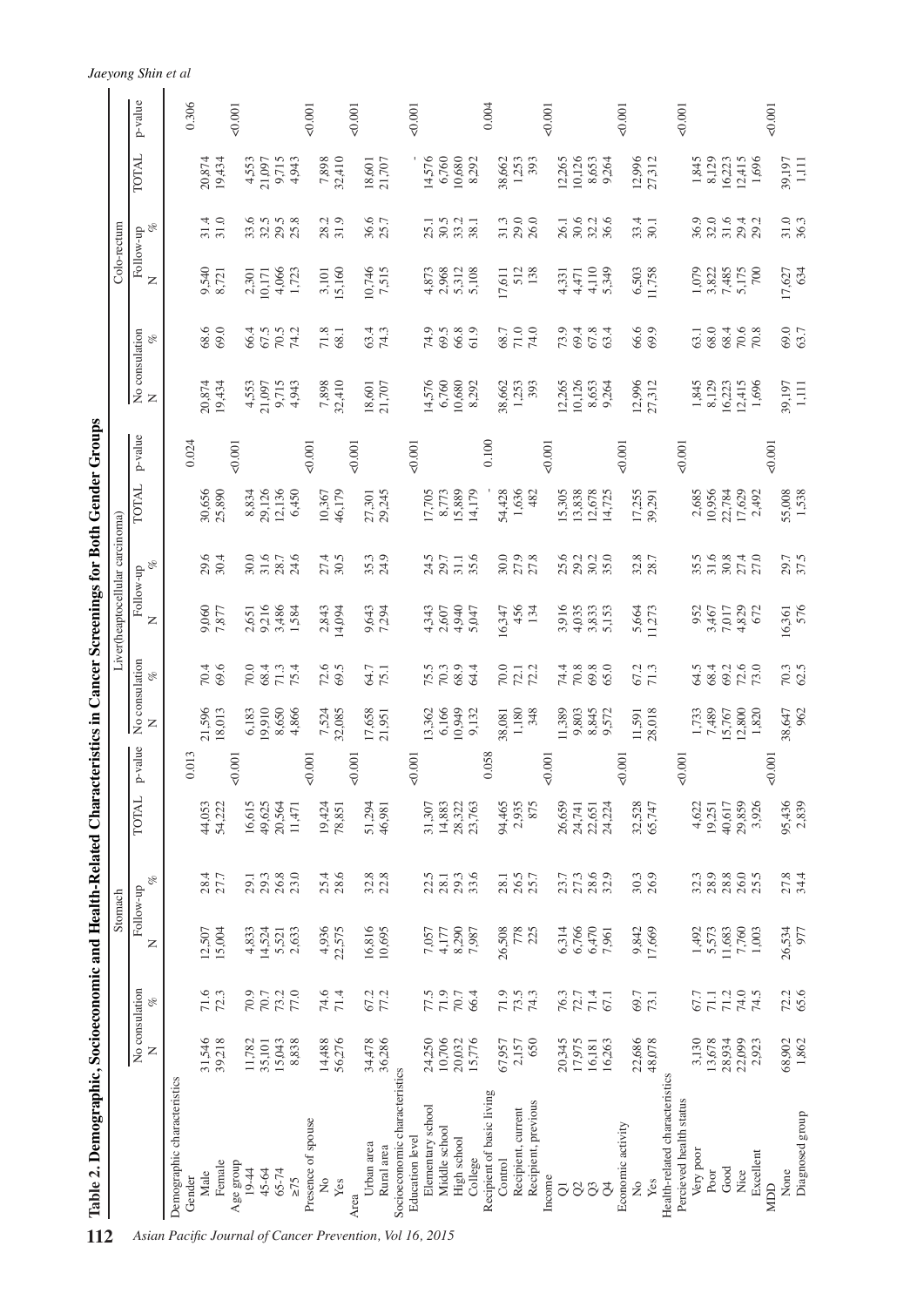was not statistically associated with cancer type (p=0.306). Interestingly, despite the absence of a statistically significant difference in unmet needs among the cancers screened, all organ subgroups evaluated except for liver showed statistical differences (Tables 2, 3). In the cervical cancer screening group, the follow-up consultation was not associated with quality of life  $(p=0.155)$ .

We also performed the multivariate analysis using logistical models for all cancer screening groups and then for each specific cancer group. Lifestyle and behaviors such as smoking, alcohol consumption and amount of sleep were adjusted (Tables 4, 5).

When considering all cancer screening groups, the age groups of 45- 64 years (odds ratio (OR)=1.12, 95% confidence interval (CI): 1.08-1.17) and 65-74 years (OR=1.12, 95% CI: 1.07-1.19) visited follow-up clinics more often after the cancer screening. The oldest age group over 75 years (OR=0.91, 95% CI: 0.86-0.97) visited less compared with the standard age group of 19-44 years. The recipients with a spouse (OR=1.07, 95% CI: 1.04-1.11) tended to have more consultations compared with those without a spouse, and the recipients living in rural areas (OR=0.71, 95% CI: 0.69-0.73) tended to follow-up less frequently. The follow-up consultation was influenced by education level. Starting with elementary school, as the education level increased to middle school (OR=1.26, 95% CI: 1.19- 1.34), high school (OR=1.41, 95% CI: 1.33-1.50) and college (OR=1.76, 95% CI: 1.65-1.89), the participation rates also increased. Although the basic living status was not associated with the follow-up visit, the quartile income level showed a statistical trend and difference when compared with the lowest quartile group: the second lowest quartile  $(OR=1.11, 95\% \text{ CI:})$ 1.07-1.16), the third lowest (OR=1.12, 95% CI: 1.07-1.17) and the highest quartile income group (OR=1.29, 95% CI: 1.23 -1.35). The subjects with economic activities (OR=0.87, 95% CI: 0.84-0.90) visited less often than did the others.

We also analyzed the effects of health-related factors at the follow-up visits. Perceived health status was correlated negatively with the follow-up visits, in that the recipients who answered their health status as 'excellent'  $(OR=0.53, 95\% \text{ CI: } 0.48-0.59)$  tended to follow-up the least. The group with MDDs (OR=1.22, 95% CI: 1.13-1.31) diagnosed by doctors, chose to visit more frequently. The number of chronic diseases was related positively to the number of visits. For example, the recipients with one (OR=1.19, 95% CI: 1.15-1.23) or two or more (OR=1.34, 95% CI: 1.29-1.40) chronic diseases visited more than those without chronic disease. The recipients with unmet needs (OR=0.96, 95% CI: 0.92-1.00) did not visit as often as those without, and this was statistically different. Lastly, the recipients with the best quality of life (OR=1.06,  $95\%$  CI: 1.02-1.11) visited the follow-up clinics more often than did those with a poorer quality of life.

The results were nearly the same among cancers affecting both genders, such as stomach, hepatocellular carcinoma (HCC) and colorectal cancers, in terms of statistically meaningful independent covariates. However, regarding colorectal cancer, the age group from 65-74 years (OR=1.07, 95% CI: 0.99-1.16) did not show a statistical difference regardless of statistical trend. In the female-specific cancers such as cervical and breast, the presence of unmet needs was not associated with the follow-up visits, but in all other aspects, the results were similar to those of the all cancers combined group.

To determine their association with follow-up visits, the logistical outcomes were analyzed in greater detail (Figure 2). Current smokers  $(OR=0.93, 95\% \text{ CI: } 0.89 - 0.98)$  had a tendency to visit less often than did non-smokers in the all cancers combined and male groups. Regarding alcohol consumption, there was a dose-dependent relationship among the all cancers combined and female groups; the male group was not associated with social drinking (defined as the amount equivalent to two or three times per month or less), and the female group was not associated with smoking.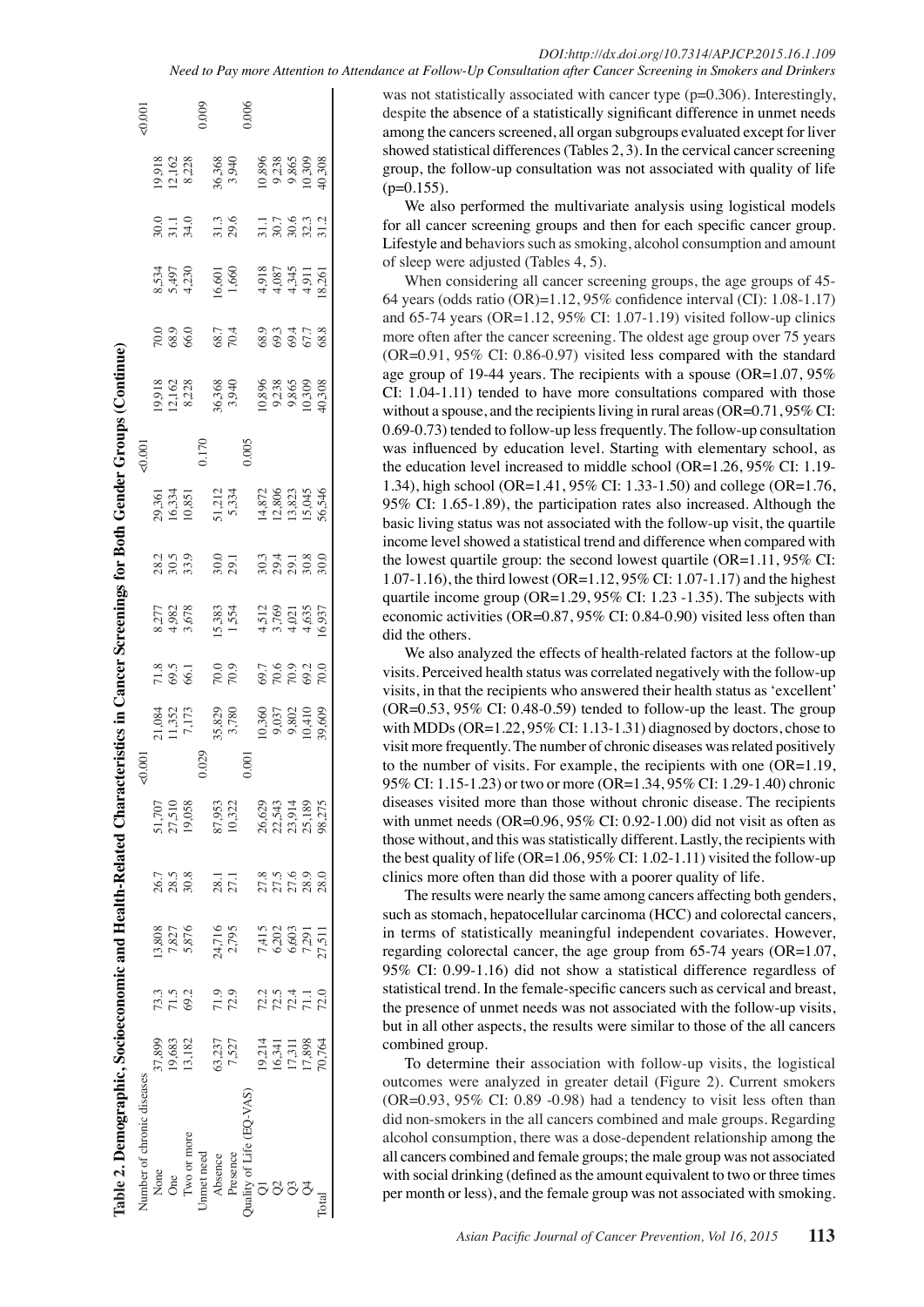#### *Jaeyong Shin et al*

|                                | All     |      |          |           | Stomach  |              |           | Liver |              |              | Colo-rectum  |              |  |  |
|--------------------------------|---------|------|----------|-----------|----------|--------------|-----------|-------|--------------|--------------|--------------|--------------|--|--|
|                                | OR      |      | 95% C.I. | <b>OR</b> | 95% C.I. |              | <b>OR</b> |       | 95% C.I.     | <b>OR</b>    | 95% C.I.     |              |  |  |
| <b>SEX</b>                     |         |      |          |           |          |              |           |       |              |              |              |              |  |  |
| male                           | 1.00    | 1.00 | 1.00     | 1.00      | 1.00     | 1.00         | 1.00      | 1.00  | 1.00         | 1.00         | 1.00         | 1.00         |  |  |
| female                         | 0.96    | 0.92 | 1.00     | 0.98      | 0.93     | 1.03         | 1.06      | 1.00  | 1.13         | 1.03         | 0.98         | 1.10         |  |  |
| Age group                      |         |      |          |           |          |              |           |       |              |              |              |              |  |  |
| 19-44                          | 1.00    | 1.00 | 1.00     | 1.00      | 1.00     | 1.00         | 1.00      | 1.00  | 1.00         | 1.00         | 1.00         | 1.00         |  |  |
| $45 - 64$                      | $1.12*$ | 1.08 | 1.17     | $1.11*$   | 1.07     | 1.16         | 1.19*     | 1.12  | 1.26         | 1.09*        | 1.02         | 1.16         |  |  |
| 65-74                          | $1.12*$ | 1.07 | 1.19     | $1.11*$   | 1.05     | 1.18         | $1.15*$   | 1.07  | 1.24         | 1.07         | 0.99         | 1.16         |  |  |
| $\geq 75$                      | $0.91*$ | 0.86 | 0.97     | $0.89*$   | 0.83     | 0.95         | $0.92*$   | 0.84  | 1.00         | 0.89*        | 0.82         | 0.97         |  |  |
| Presence of spouse             |         |      |          |           |          |              |           |       |              |              |              |              |  |  |
| No                             | 1.00    | 1.00 | 1.00     | 1.00      | 1.00     | 1.00         | 1.00      | 1.00  | 1.00         | 1.00         | 1.00         | 1.00         |  |  |
| Yes                            | $1.07*$ | 1.04 | 1.11     | 1.08*     | 1.04     | 1.13         | 1.09*     | 1.04  | 1.15         | 1.09*        | 1.04         | 1.15         |  |  |
| Area                           |         |      |          |           |          |              |           |       |              |              |              |              |  |  |
| urban area                     | 1.00    | 1.00 | 1.00     | 1.00      | 1.00     | 1.00         | 1.00      | 1.00  | 1.00         | 1.00         | 1.00         | 1.00         |  |  |
| rural area                     | $0.71*$ | 0.69 | 0.73     | $0.70*$   | 0.68     | 0.72         | $0.71*$   | 0.68  | 0.74         | $0.71*$      | 0.68         | 0.74         |  |  |
| <b>Education</b> level         |         |      |          |           |          |              |           |       |              |              |              |              |  |  |
| Elementary school              | 1.00    | 1.00 | 1.00     | 1.00      | 1.00     | 1.00         | 1.00      | 1.00  | 1.00         | 1.00         | 1.00         | 1.00         |  |  |
| Middle school                  | $1.26*$ | 1.19 | 1.34     | 1.29*     | 1.23     | 1.36         | $1.26*$   | 1.19  | 1.34         | $1.26*$      | 1.19         | 1.33         |  |  |
| High school                    | $1.41*$ | 1.33 | 1.50     | $1.43*$   | 1.36     | 1.49         | $1.41*$   | 1.33  | 1.50         | $1.44*$      | 1.36         | 1.52         |  |  |
|                                | $1.76*$ | 1.65 | 1.89     | 1.74*     | 1.65     | 1.83         | 1.76*     | 1.65  | 1.89         | 1.78*        | 1.67         | 1.90         |  |  |
| College<br>Basic living status |         |      |          |           |          |              |           |       |              |              |              |              |  |  |
|                                | 1.00    | 1.00 | 1.00     | 1.00      | 1.00     | 1.00         | 1.00      | 1.00  |              |              |              | 1.00         |  |  |
| control                        | 0.97    | 0.89 | 1.05     | 0.97      | 0.89     | 1.06         | 0.92      | 0.82  | 1.00<br>1.03 | 1.00<br>0.95 | 1.00<br>0.85 | 1.06         |  |  |
| recipient, current             |         |      |          |           |          |              |           |       |              |              |              |              |  |  |
| recipient, previous            | 1.02    | 0.88 | 1.18     | 1.06      | 0.91     | 1.24         | 1.05      | 0.86  | 1.29         | 0.95         | 0.78         | 1.16         |  |  |
| Income                         |         |      |          |           |          |              |           |       |              |              |              |              |  |  |
| Q1                             | 1.00    | 1.00 | 1.00     | 1.00      | 1.00     | 1.00<br>1.18 | 1.00      | 1.00  | 1.00<br>1.19 | 1.00         | 1.00<br>1.09 | 1.00<br>1.22 |  |  |
| Q2                             | $1.11*$ | 1.07 | 1.16     | $1.13*$   | 1.08     |              | $1.12*$   | 1.06  |              | $1.15*$      |              |              |  |  |
| Q <sub>3</sub>                 | $1.12*$ | 1.07 | 1.17     | $1.13*$   | 1.07     | 1.18         | $1.12*$   | 1.05  | 1.19         | 1.16*        | 1.09         | 1.23         |  |  |
| Q4                             | 1.29*   | 1.23 | 1.35     | $1.30*$   | 1.24     | 1.37         | 1.29*     | 1.21  | 1.38         | $1.31*$      | 1.23         | 1.39         |  |  |
| Economic activity              |         |      |          |           |          |              |           |       |              |              |              |              |  |  |
| No                             | 1.00    | 1.00 | 1.00     | 1.00      | 1.00     | 1.00         | 1.00      | 1.00  | 1.00         | 1.00         | 1.00         | 1.00         |  |  |
| Yes                            | 0.87*   | 0.84 | 0.90     | $0.87*$   | 0.84     | 0.90         | 0.87*     | 0.83  | 0.91         | 0.87*        | 0.83         | 0.91         |  |  |
| Percieved health status        |         |      |          |           |          |              |           |       |              |              |              |              |  |  |
| very poor                      | 1.00    | 1.00 | 1.00     | 1.00      | 1.00     | 1.00         | 1.00      | 1.00  | 1.00         | 1.00         | 1.00         | 1.00         |  |  |
| poor                           | $0.81*$ | 0.76 | 0.87     | $0.83*$   | 0.77     | 0.89         | $0.82*$   | 0.75  | 0.90         | $0.77*$      | 0.70         | 0.84         |  |  |
| good                           | $0.69*$ | 0.64 | 0.74     | $0.72*$   | 0.66     | 0.77         | $0.71*$   | 0.64  | 0.77         | $0.65*$      | 0.60         | 0.71         |  |  |
| nice                           | $0.59*$ | 0.55 | 0.63     | $0.60*$   | 0.55     | 0.64         | $0.58*$   | 0.53  | 0.64         | $0.56*$      | 0.51         | 0.62         |  |  |
| excellent                      | $0.53*$ | 0.48 | 0.59     | $0.55*$   | 0.50     | 0.62         | $0.54*$   | 0.47  | 0.62         | $0.52*$      | 0.46         | 0.60         |  |  |
| <b>MDD</b>                     |         |      |          |           |          |              |           |       |              |              |              |              |  |  |
| none                           | 1.00    | 1.00 | 1.00     | 1.00      | 1.00     | 1.00         | 1.00      | 1.00  | 1.00         | 1.00         | 1.00         | 1.00         |  |  |
| diagnosed group                | $1.22*$ | 1.13 | 1.31     | $1.21*$   | 1.11     | 1.31         | $1.12*$   | 1.07  | 1.33         | $1.13*$      | 1.02         | 1.25         |  |  |
| Number of chronic diseases     |         |      |          |           |          |              |           |       |              |              |              |              |  |  |
| none                           | 1.00    | 1.00 | 1.00     | 1.00      | 1.00     | 1.00         | 1.00      | 1.00  | 1.00         | 1.00         | 1.00         | 1.00         |  |  |
| one                            | 1.19*   | 1.15 | 1.23     | 1.18*     | 1.14     | 1.23         | 1.18*     | 1.13  | 1.24         | $1.14*$      | 1.09         | 1.19         |  |  |
| two or more                    | 1.34*   | 1.29 | 1.40     | $1.35*$   | 1.29     | 1.41         | 1.37*     | 1.30  | 1.44         | $1.30*$      | 1.24         | 1.37         |  |  |
| Unmet need                     |         |      |          |           |          |              |           |       |              |              |              |              |  |  |
| absence                        | 1.00    | 1.00 | 1.00     | 1.00      | 1.00     | 1.00         | 1.00      | 1.00  | 1.00         | 1.00         | 1.00         | 1.00         |  |  |
| presence                       | $0.96*$ | 0.92 | 1.00     | $0.94*$   | 0.90     | 0.99         | $0.93*$   | 0.87  | 0.99         | $0.93*$      | 0.87         | 0.99         |  |  |
| Quality of Life (EQ-VAS)       |         |      |          |           |          |              |           |       |              |              |              |              |  |  |
| Q1                             | 1.00    | 1.00 | 1.00     | 1.00      | 1.00     | 1.00         | 1.00      | 1.00  | 1.00         | 1.00         | 1.00         | 1.00         |  |  |
| Q <sub>2</sub>                 | 0.97    | 0.94 | 1.01     | 0.97      | 0.93     | 1.01         | 0.96      | 0.91  | 1.01         | 0.96         | 0.91         | 1.01         |  |  |
| Q <sub>3</sub>                 | 1.00    | 0.96 | 1.04     | 0.99      | 0.95     | 1.04         | 0.97      | 0.91  | 1.02         | 0.97         | 0.91         | 1.02         |  |  |
| Q4                             | $1.06*$ | 1.02 | 1.11     | 1.08*     | 1.03     | 1.13         | 1.07*     | 1.01  | 1.13         | $1.07*$      | 1.01         | 1.13         |  |  |

### **Table 4. Adjusted Odds Ratios (OR) and 95% Confidence Intervals (95% CI) for Cancer Screenings in Both Gender Groups**

\* p-value <0.05; \*\*lifestyle behaviors such as smoking, alcohol consumption, amount of sleep and stress were adjusted



**Figure 2. Adjusted Odds Ratio (OR) for the all Cancers Combined and Specific Gender Groups.** According to the results of this study, the follow-up visits in males were related to smoking status. In contrast, smoking did not have any influence in females, and among males, ex-smokers visited more often than did non-smokers. However, the number of follow-up visits among females was related to alcohol consumption in a dose-dependent manner. Overall, smoking and alcohol use were negatively associated with the frequency of follow-up consultations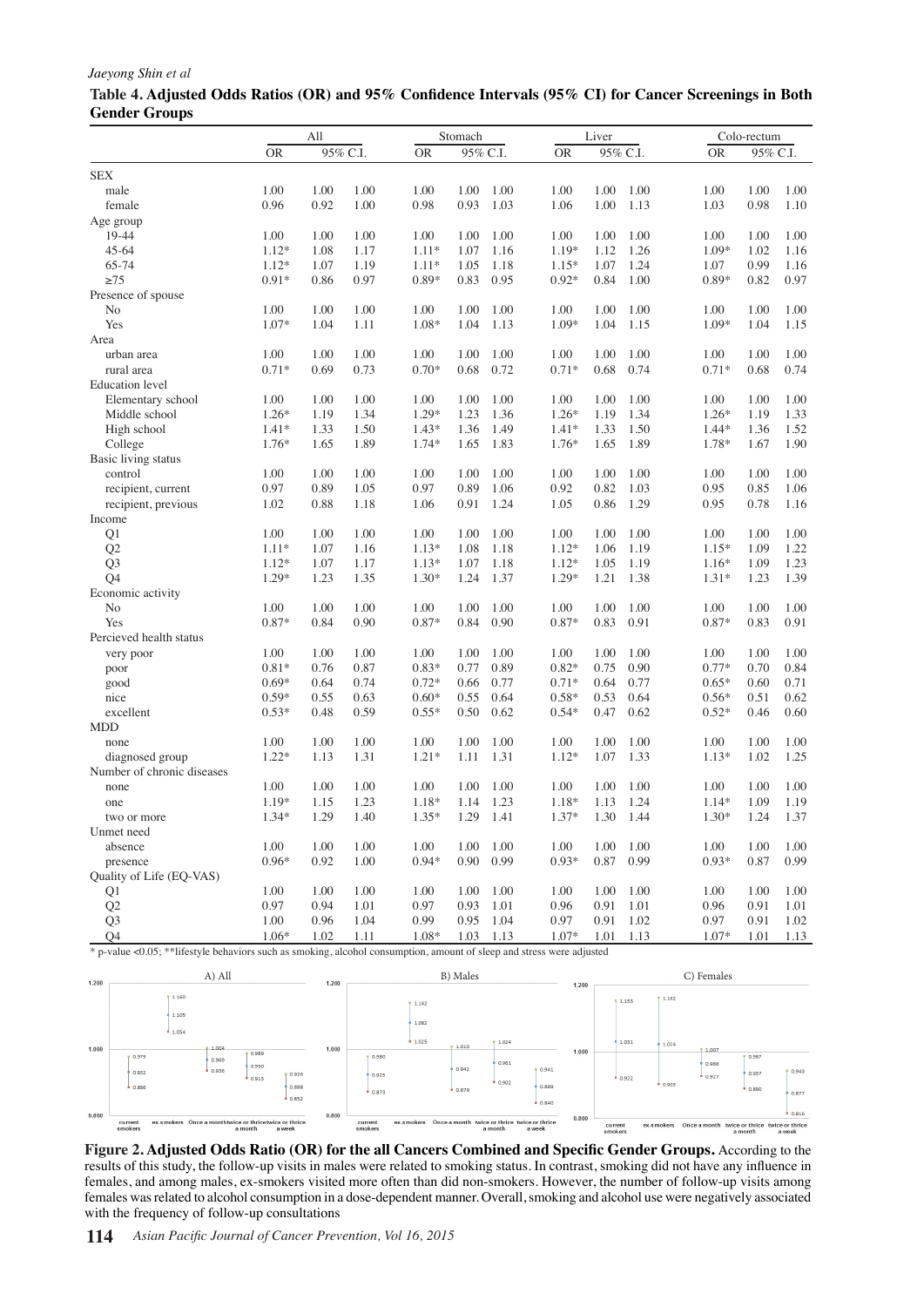**Table 5. Adjusted OR and 95% Confidence Intervals (95% CI) for the Female-Specific Cancer Screening Groups**

|                            |           | cervix |          |           | breast |          |
|----------------------------|-----------|--------|----------|-----------|--------|----------|
|                            | <b>OR</b> |        | 95% C.I. | <b>OR</b> |        | 95% C.I. |
| Age group                  |           |        |          |           |        |          |
| 19-44                      | 1.00      | 1.00   | 1.00     | 1.00      | 1.00   | 1.00     |
| $45 - 64$                  | $1.14*$   | 1.08   | 1.20     | $1.07*$   | 1.01   | 1.13     |
| 65-74                      | $1.10*$   | 1.02   | 1.19     | 1.00      | 0.93   | 1.09     |
| $\geq$ 75                  | 0.87*     | 0.80   | 0.95     | 0.78*     | 0.72   | 0.86     |
| Presence of spouse         |           |        |          |           |        |          |
| No                         | 1.00      | 1.00   | 1.00     | 1.00      | 1.00   | 1.00     |
| Yes                        | 1.03      | 0.98   | 1.08     | $1.06*$   | 1.01   | 1.11     |
| Area                       |           |        |          |           |        |          |
| urban area                 | 1.00      | 1.00   | 1.00     | 1.00      | 1.00   | 1.00     |
| rural area                 | $0.75*$   | 0.72   | 0.78     | $0.69*$   | 0.66   | 0.72     |
| <b>Education</b> level     |           |        |          |           |        |          |
| Elementary school          | 1.00      | 1.00   | 1.00     | 1.00      | 1.00   | 1.00     |
| Middle school              | 1.34*     | 1.26   | 1.44     | 1.36*     | 1.28   | 1.45     |
| High school                | 1.47*     | 1.38   | 1.56     | 1.46*     | 1.38   | 1.56     |
| College                    | 1.84*     | 1.72   | 1.98     | $1.90*$   | 1.76   | 2.04     |
| Basic living status        |           |        |          |           |        |          |
| control                    | 1.00      | 1.00   | 1.00     | 1.00      | 1.00   | 1.00     |
| current                    | 0.93      | 0.83   | 1.04     | 0.94      | 0.84   | 1.06     |
| previous                   | 1.05      | 0.86   | 1.28     | 1.03      | 0.85   | 1.26     |
| Income                     |           |        |          |           |        |          |
| Q <sub>1</sub>             | 1.00      | 1.00   | 1.00     | 1.00      | 1.00   | 1.00     |
| Q2                         | $1.13*$   | 1.06   | 1.20     | 1.13*     | 1.06   | 1.20     |
| O3                         | $1.17*$   | 1.10   | 1.24     | $1.18*$   | 1.10   | 1.25     |
| Q <sub>4</sub>             | 1.35*     | 1.26   | 1.44     | $1.32*$   | 1.24   | 1.42     |
| Economic activity          |           |        |          |           |        |          |
| No                         | 1.00      | 1.00   | 1.00     | 1.00      | 1.00   | 1.00     |
| Yes                        | $0.89*$   | 0.86   | 0.93     | $0.89*$   | 0.85   | 0.92     |
| Percieved health status    |           |        |          |           |        |          |
| very poor                  | 1.00      | 1.00   | 1.00     | 1.00      | 1.00   | 1.00     |
| poor                       | $0.82*$   | 0.75   | 0.91     | $0.83*$   | 0.75   | 0.91     |
| good                       | $0.69*$   | 0.63   | 0.77     | $0.70*$   | 0.64   | 0.78     |
| nice                       | $0.60*$   | 0.54   | 0.67     | $0.60*$   | 0.54   | 0.66     |
| excellent                  | $0.51*$   | 0.44   | 0.59     | $0.51*$   | 0.44   | 0.59     |
| <b>MDD</b>                 |           |        |          |           |        |          |
| none                       | 1.00      | 1.00   | 1.00     | 1.00      | 1.00   | 1.00     |
| diagnosed group            | $1.22*$   | 1.11   | 1.34     | $1.17*$   | 1.07   | 1.29     |
| Number of chronic diseases |           |        |          |           |        |          |
| none                       | 1.00      | 1.00   | 1.00     | 1.00      | 1.00   | 1.00     |
| one                        | 1.18*     | 1.12   | 1.24     | 1.18*     | 1.12   | 1.24     |
| two or more                | $1.35*$   | 1.27   | 1.43     | $1.34*$   | 1.26   | 1.42     |
| Unmet need                 |           |        |          |           |        |          |
| absence                    | 1.00      | 1.00   | 1.00     | 1.00      | 1.00   | 1.00     |
| presence                   | 0.98      | 0.93   | 1.04     | 0.97      | 0.91   | 1.02     |
| Quality of Life (EQ-VAS)   |           |        |          |           |        |          |
| Q1                         | 1.00      | 1.00   | 1.00     | 1.00      | 1.00   | 1.00     |
| Q <sub>2</sub>             | 1.00      | 0.94   | 1.05     | 0.99      | 0.94   | 1.05     |
| Q <sub>3</sub>             | 1.00      | 0.94   | 1.05     | 1.00      | 0.94   | 1.06     |
| Q4                         | 1.06*     | 1.00   | 1.12     | $1.06*$   | 1.00   | 1.13     |

\*p-value <0.05; \*\*lifestyle behaviors such as smoking, alcohol consumption, amount of sleep and stress were adjusted

# **Discussion**

Based on the results from this study, the recipients with low socioeconomic status, such as low education and income levels, those with unmet needs, and those living in a rural area tended to visit follow-up clinics less frequently. Moreover, regarding health-related factors, a greater number of chronic diseases, presence of MDDs and a high quality of life were associated with more frequent follow-up visits to the clinic.

Several studies have been conducted on the factors associated with cancer screening. Kang et al. used data from the Korea National Health and Nutrition Examination

Survey (KNHANES), a cross-sectional nationwide study (Shin and Lee, 2012; Kang et al., 2014). In terms of education level, disparities in attendance were observed for the opportunistic screening program. In another study, Lee et al. conducted a study regarding factors associated with the use of breast cancer screening services by females in Korea (Lee et al., 2010). They concluded more attention should be given to under-represented groups, particularly the elderly, those with a low education level, smokers and those with a negative attitude towards screening tests. In our study, similarly, the independent variables associated with low socioeconomic status, such as low income level and low education level, were negatively correlated with the dependent variables. Because no previous study has evaluated the factors associated with follow-up consultation after cancer screening in Korea, confirming our hypothesis and comparing our results with other studies are difficult.

However, we believe that education regarding lifestyle modifications, including smoking and alcohol use, is more important for cancer prevention. In fact, population-based efforts to lower tobacco use, mainly cigarettes, have reduced the lung cancer rates (Bamoya and Glantz, 2004; Thun and Jemal, 2006; Jemal et al., 2008; Glantz and Gonzalez, 2012). A 2008 U.S. annual report to the nation showed a decline in the incidence and death rates of all cancers and reasoned that reductions in tobacco use was the largest single factor preventing nearly one-third of cancer deaths by utilizing the existing knowledge. Another U.S. study concluded that reductions in tobacco use in the last half of the  $20<sup>th</sup>$  century accounted for approximately 40% of the decrease in overall male cancer death rates and prevented at least 146,000 lung cancer deaths in males between 1991 and 2003 (Jemal et al., 2008). The gold standard for cessation treatment is the five A's (Ask, Advise, Assess, Assist, And Arrange) (Schroeder, 2005). Knowledge that most smokers require multiple attempts before they succeed, that rigorous studies show long-term quit rates of 14-20%, with one report as high as 35%, that cessation rates for users of telephone quit lines and integrated health care systems are comparable with those using individual clinicians, and that no other clinical intervention can offer such a large potential health benefit may help counter clinicians' pessimism regarding cessation. In our study, the current smokers visited followup clinics less often than did non-smokers, although ex-smokers visited more often than did non-smokers. However, to accomplish the objective of cancer screening programs, current smokers should be encouraged to attend the follow-up visits, obtain information on smoking cessation, and enroll in a quit smoking program.

Regarding alcohol use, the association between drinking alcohol and cancer has been demonstrated. A total of 21,201 Japanese males completed a self-administered questionnaire on various health habits, including alcohol consumption. The risk for any cancer was significantly higher in ex-drinkers than never-drinkers. A dose-response relationship between the amount of alcohol consumed and the risk of cancer among current drinkers showed 17.9% (95% CI 3.1-30.5) of cancer risk was attributable to drinking habits.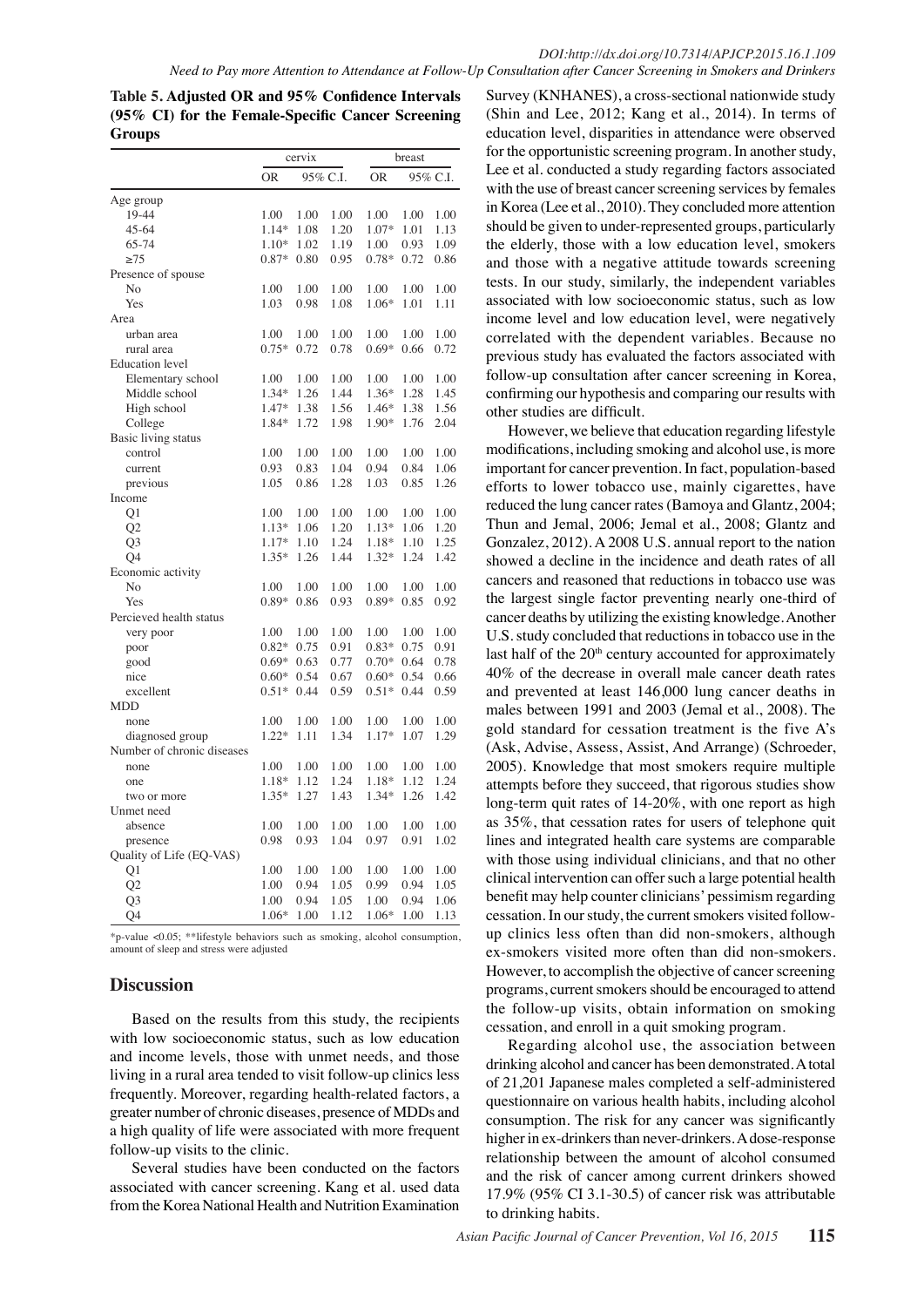#### *Jaeyong Shin et al*

Additionally, a well-established relationship between cancer incidence and socioeconomic deprivation has been demonstrated; poor socioeconomic groups have high rates of cancer (Limb, 2014). Ramsay et al. studied socioeconomic inequalities among cancer mortality cases in Britain between 1978 and 2013 (Ramsay et al., 2014). The hazard ratio for cancer mortality between manual and non-manual social classes remained unchanged: 1.62 (95% CI 1.17-2.24) from 1980-1990 and 1.65 (95% CI 1.14-2.40) from 1990-2000 among males aged 50-59 years. The absolute difference (non-manual minus manual) in probability of surviving cancer at 70 years remained at 3% over the follow-up period. The consistency of risks over time was similar between smoking-related and nonsmoking-related cancer mortalities. Another study was conducted in France on educational inequalities between males and females and cancer mortality in the 2000s (Menvielle et al., 2013). In this study, significant relative inequalities were found among males for all cancers and for smoking and/or alcohol-related cancer mortality. Furthermore, this disparity could induce different treatment outcomes. Mahdi et al. investigated racial disparities among the 30-day morbidity and mortality rates after surgery for endometrial cancer (Mahdi et al., 2014). According to this study, African American patients with endometrial cancer had more preoperative morbidities and postoperative complications and were less likely to undergo minimally invasive surgery. Although European American females are more likely to be diagnosed with breast cancer than are African American females (Office of Public Health Statistics and Information Services DoHaEC, 2006), the latter are more likely to die from breast cancer than the former (Ries et al., 2005). In addition, the average cancer stage at diagnosis was significantly higher in African American than European American females.

 Therefore, controlling cancer-related lifestyles, such as smoking and drinking, especially in patients with low socioeconomic status are important. However, this group of recipients was not willing to attend the follow-up consultations, which contribute to lifestyle modifications and public health education related to cancer prevention.

Health education could significantly improve healthrelated behaviors in cancer patients, resulting in more favorable outcomes (Goss et al., 2014). Marek et al. (2012) evaluated the effect of an educational intervention on Hungarian adolescents' awareness, beliefs and attitudes on the prevention of cervical cancer. A self-administered anonymous questionnaire was completed by 394 male and female adolescents in September 2010 in Hungary. Half of the students (48.5%) received a one-on-one educational intervention regarding cervical cancer, consisting of a 45 min lesson, while the remaining participants (the control group) did not receive the educational intervention. Three months following the intervention, both groups were retested using the same questionnaire. A significant increase in cervical cancer awareness was detected. Health-related beliefs were enhanced, such as 'HPV may cause cervical cancer' (64.9% $\rightarrow$ 81.0%, p<0.05) or 'cervical cancer may be prevented by vaccination'  $(66.5\% \rightarrow 85.3\%, p<0.05)$ . Health education may also

increase the cancer screening rates of participants. Huang et al. performed a community-based 2-year health educational intervention, after which 24.5% of the 1,041 respondents underwent a fecal occult blood test and 12% a colonoscopy examination during the study period, both substantially higher than the background screening rate in Shanghai (Huang and Shi, 2011).

Furthermore, easier accessibility to health clinics is needed in rural areas. In the last 20 years, public health has improved significantly in Korea. As a result, the disparity in accessibility to medical care between urban and rural areas has decreased dramatically. However, some inequity remained in this study due to geographic inconvenience. Thus, we suggest another venue is necessary to provide more information on current health status and education for cancer prevention. Fortunately, the emergence of hightech communication devices, such as smartphones and smart TVs may, be the most cost-effective distribution method in rural areas (Wentzensen and Schiffman, 2014)

In Korea, if the patients are unable to follow-up, physicians traditionally report the results of cancerscreening programs by telephone or mail with only a "yes" or "no" regarding the presence of cancer. Therefore, the reporting system for results, including health education, needs to be upgraded from that of minimal information reporting.

There were several limitations in this study. First, due to its cross-sectional design, causal relationships could not be determined. To address this issue, we intend to analyze this topic further using a panel survey. Second, the cancer screening results could not be determined, and if a patient's results are negative for cancer, they potentially may not consider the clinic follow-up visit necessary. Consequently, we could not measure the unmet needs, which may require further cancer evaluation for suspicious positive results, but do not involve additional follow-ups. Investigating the actual unmet needs among different socioeconomic classes and lifestyles may prove more meaningful.

In conclusion, To the best of our knowledge, this is the first study to determine the associated factors to followup consultations after establishing a cancer screening program in Korea. Patients with low socioeconomic status and living in rural areas visited follow-up clinics less often. Furthermore, we believe that primary prevention through lifestyle modifications and environmental interventions addressing various health determinants may offer the most cost-effective approaches to reducing the cancer burden. Because the several risk factors discussed here are common to other diseases, controlling such risk factors may have a positive impact on a population's health.

#### **References**

- Barnoya J, Glantz S (2004). Association of the California tobacco control program with declines in lung cancer incidence. *Cancer Causes Control*, **15**, 689-95.
- Cho E, Kang MH, Choi KS, et al (2013). Cost-effectiveness of Korea's national cervical cancer screening program. *Asian Pac J Cancer Prev*, **14**, 4329-34.
- Glantz S, Gonzalez M (2012). Effective tobacco control is key to